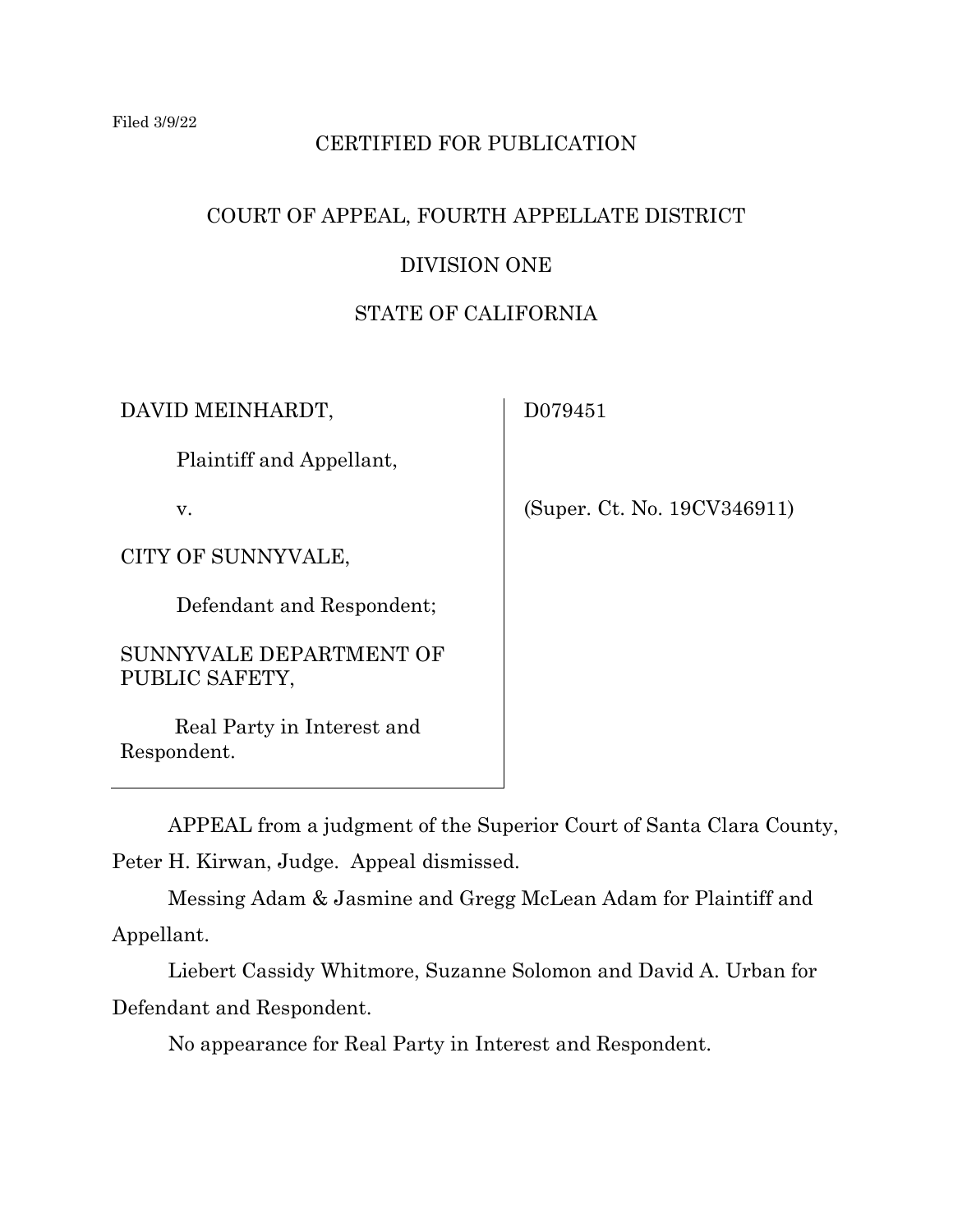### INTRODUCTION

I.

"California cases have uniformly held that a trial court's complete denial of a petition for administrative mandamus is a final judgment that may be appealed by the petitioner." (*Dhillon v. John Muir Health* (2017) 2 Cal.5th 1109, 1113 (*Dhillon*).) And, as the Supreme Court in *Dhillon*  explained, a ruling nominally *denominated* as an "order" on a petition for writ of administrative mandate<sup>1</sup> may, in fact, constitute a "final judgment" when such order has the *effect* of a final judgment. (*Id.* at p. 1115.) That is because it is " ' "not the form of the decree but the substance and effect of the adjudication which is determinative." ' " (*Ibid.*)

In addressing whether a ruling has sufficient finality to constitute a judgment, the *Dhillon* court stated, " ' "As a general test, which must be adapted to the particular circumstances of the individual case, it may be said that where no issue is left for future consideration except the fact of compliance or noncompliance with the terms of the first decree, that decree is final, but where anything further in the nature of judicial action on the part of the court is essential to a final determination of the rights of the parties, the decree is interlocutory." " (*Dhillon, supra*, 2 Cal.5th at p. 1115.) The *Dhillon* court applied this test in concluding that the trial court's "order" on the plaintiff's petition for writ of administrative mandate in that case "was an appealable final judgment." (*Id.* a p. 1116.)

2

<sup>&</sup>lt;sup>1</sup> "[A] writ of mandamus may be denominated a writ of mandate." (Code Civ. Proc., § 1084.) We use the term writ of administrative mandate throughout this opinion, except for quotations.

All subsequent statutory references are to the Code of Civil Procedure, unless otherwise specified.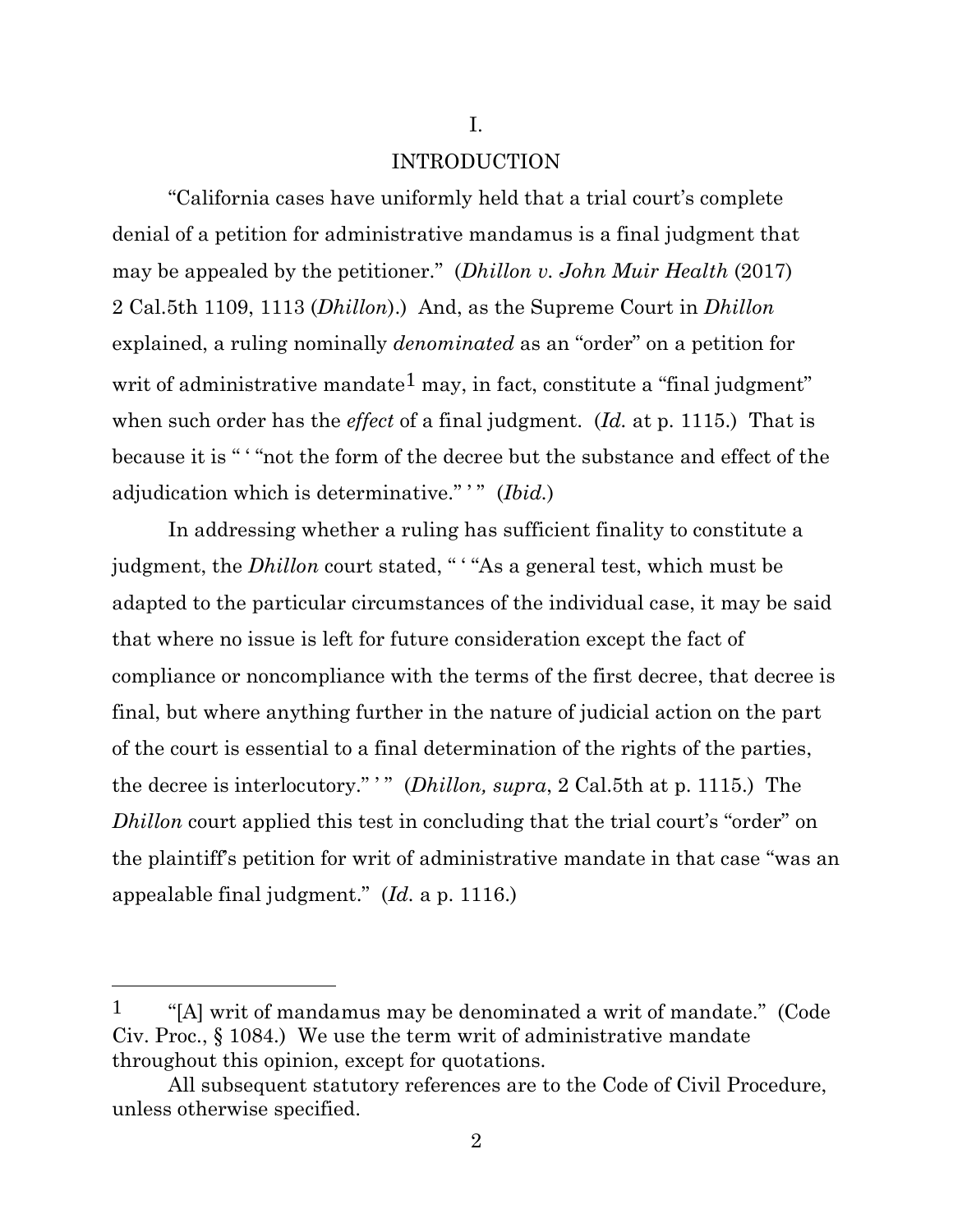*Dhillon* is consistent with numerous published cases that have concluded that an order denying a petition for writ of mandate is a final judgment for purposes of an appeal. (See, e.g., *Sandlin v. McLaughlin* (2020) 50 Cal.App.5th 805, 820 (*Sandlin*) ["Although the trial court never entered a formal judgment on the petition for writ of mandate, its order denying the petition in its entirety 'constitutes a final judgment for purposes of an appeal' "]; *Molloy v. Vu* (2019) 42 Cal.App.5th 746, 753 (*Molloy*) [" '[A]n order granting or denying a petition for an extraordinary writ constitutes a final judgment for purposes of an appeal, even if the order is not accompanied by a separate formal judgment,' " quoting *Public Defenders' Organization v. County of Riverside* (2003) 106 Cal.App.4th 1403, 1409 (*Public Defenders' Organization*)]; *Tomra Pacific, Inc. v. Chiang* (2011) 199 Cal.App.4th 463, 481–482 (*Tomra Pacific, Inc.*) ["We note that the order denying the petitions for a writ of mandate is not termed a judgment and does not explicitly address the declaratory relief causes of action. Nevertheless, we are satisfied that the order before us constitutes an appealable final judgment as it left no issue for further consideration"].)

Published authority also reveals an important consequence that follows from this case law. In a case in which a court has entered a ruling on a writ petition that constitutes a final judgment, any party seeking appellate review of that ruling must timely appeal from *that* final judgment—and the time to file a notice of appeal is not restarted by the trial court's subsequent entry of a document styled as a "judgment" that merely reiterates the prior final judgment. (See *City of Calexico v. Bergeson* (2021) 64 Cal.App.5th 180, 182– 183 (*City* of *Calexico*) [dismissing cross-appeal where party failed to timely appeal from September 24 ruling denying two petitions for writ of mandate that constituted a final judgment and stating, "[t]he mere fact that the trial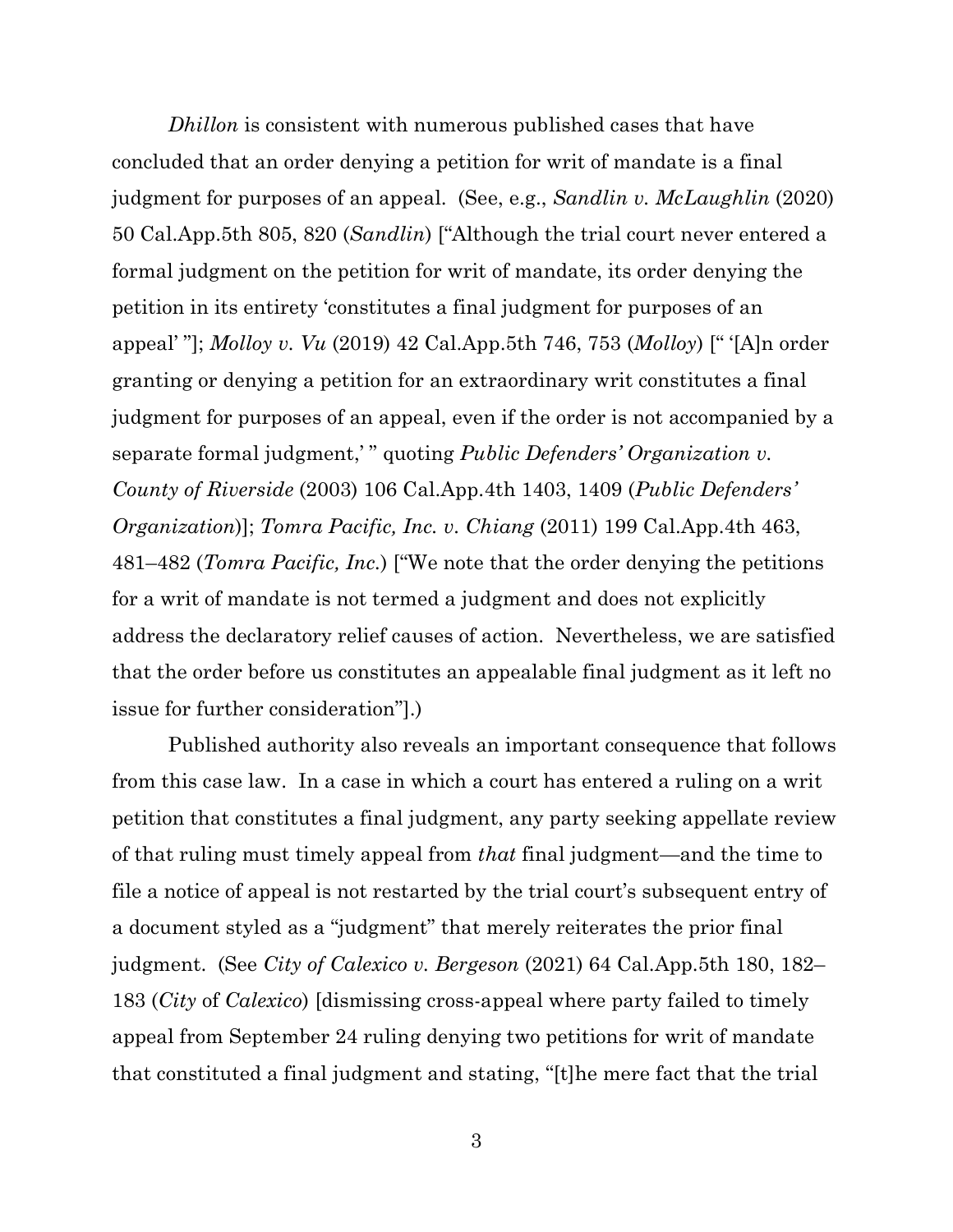court entered a subsequent judgment after issuing the September 24 ruling is irrelevant, because the September 24 ruling was itself a final judgment" (*id.* at p. 192)]; *Laraway v. Pasadena Unified School Dist.* (2002) 98 Cal.App.4th 579, 582–583 (*Laraway*) [concluding that an order that "completely resolved all issues between all parties" on petitioner's writ petition was a final judgment from which no timely appeal was taken and stating that the "[r]ules of [c]ourt do not provide, once a judgment . . . has been entered, . . . the time to appeal can be restarted or extended by the filing of a subsequent judgment . . . making the same decision"]; accord *Valero Refining Co.— California v. Bay Area Air Quality Management Dist. Hearing Bd.* (2020) 49 Cal.App.5th 618, 633, fn. 10 (*Valero*) ["Contrary to the suggestion by the [defendants], the appealable judgment was the court's order granting a writ of mandate, not a 'judgment' that it subsequently entered"].)

In this case, plaintiff Officer David Meinhardt failed to timely appeal from a trial court ruling that denied his petition for writ of administrative mandate in its entirety, completely resolved all of the issues in the matter, and contemplated no further judicial action. Although the ruling was denominated an "order," (boldface & capitalization omitted) it was, under the case law outlined above, a final judgment. Instead, Meinhardt filed a notice of appeal from a document that the trial court subsequently entered, which was styled as a "judgment," but merely restated the prior judgment.

In light of the case law described above, we solicited supplemental briefing from the parties on the timeliness of Officer Meinhardt's appeal. In his supplemental brief, Meinhardt contends that to dismiss his appeal would contravene applicable statutory language, conflict with certain case law, and be "patently inequitable." (Boldface & italics omitted.) He further contends

4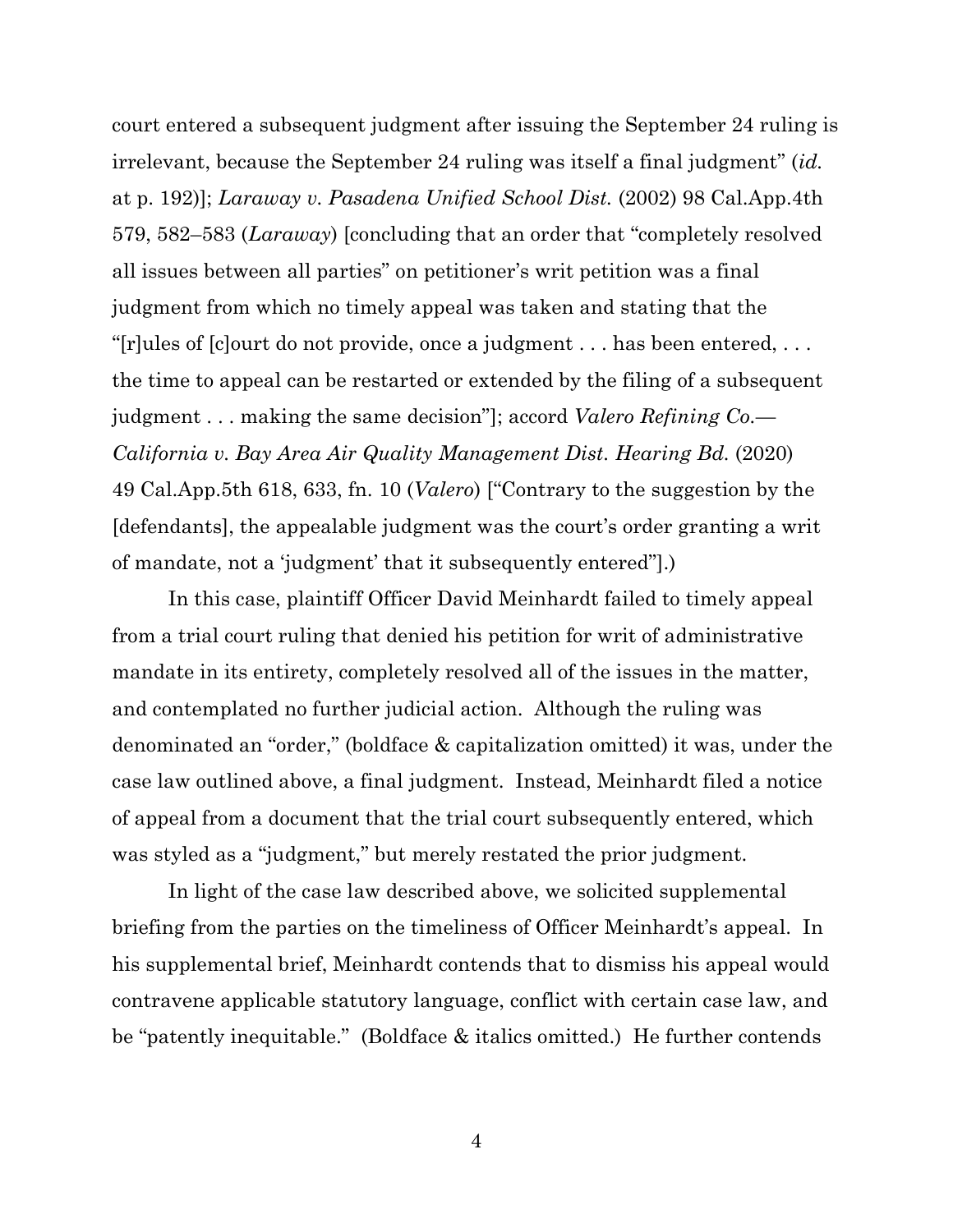that *City of Calexico* is distinguishable and that this court "should resist the impulse to extend *Laraway's* questionable logic further."

While we have carefully considered Officer Meinhardt's arguments, *Laraway* and *City of Calexico* are directly on point and mandate dismissal of his appeal. We publish our opinion to explain how *Dhillon* supports the conclusion that *Laraway* and *City of Calexico* were correctly decided, and to reiterate the critical importance of determining whether a ruling on a petition for writ of mandate is a final judgment in seeking appellate review of such a ruling.

II.

### FACTUAL AND PROCEDURAL BACKGROUND

A. *Officer Meinhardt's petition for writ of administrative mandate*

In May 2019, Officer Meinhardt filed a petition for writ of administrative mandate pursuant to section  $1094.5$ ,  $2$  naming the City of Sunnyvale, Sunnyvale Personnel Board (Board) as a defendant and the Sunnyvale Department of Public Safety as the real party in interest.

In his petition, Officer Meinhardt sought "to rectify the . . . Board's abuse of discretion and misapplication of law in upholding a forty-four (44) hour suspension against [him] for engaging in speech that was critical of policies implemented by the new Department Chief . . . ."

After the Board filed an answer to the petition and lodged the administrative record, the parties filed briefs on the petition.

<sup>2</sup> We discuss section 1094.5 in section III.A.2.a, *post*.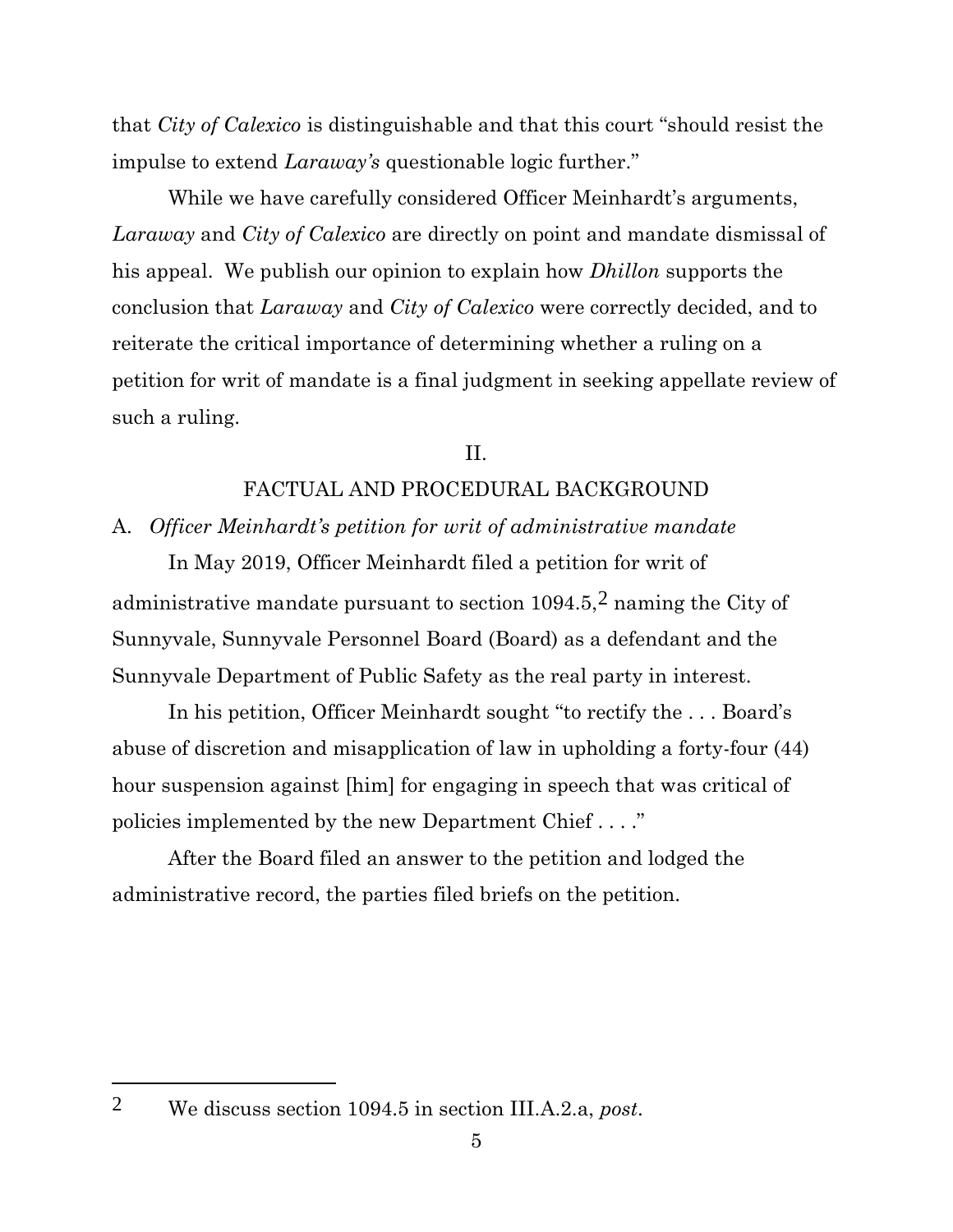B. *The trial court's August 6, 2020 ruling denying Officer Meinhardt's writ petition and the clerk's service of that ruling*

In May 2020, the trial court held a telephonic hearing on Officer Meinhardt's writ petition.3 On August 6, 2020, the trial court issued a signed ruling titled "**ORDER**" denying Meinhardt's petition for writ of administrative mandate in its entirety.

At the outset of the ruling, the trial court described the telephonic hearing on the petition and stated, "After consideration of the pleadings, the exhibits (including the administrative record), the authorities cited by counsel in their briefs and the arguments made by counsel at the hearing, and no party having requested a statement of decision, the Court issues the following order." The court proceeded to address the merits of the petition for several pages, and concluded its ruling by stating, "Accordingly, the Petition for Writ of Administrative Mandamus is DENIED."

That same day, the clerk of court served the August 6 ruling denying the petition for writ of mandate on the parties by mail. The clerk's service of the ruling is memorialized in the record by a proof of service.4

<sup>&</sup>lt;sup>3</sup> The record does not contain a reporter's transcript of the hearing.

<sup>&</sup>lt;sup>4</sup> The proof of service document lists the case name and number and states, "**re: Order Denying Petition for Writ of Administrative Mandamus** was delivered to the parties listed below the above entitled case as set forth in the sworn declaration below." The declaration states:

<sup>&</sup>quot;**DECLARATION OF SERVICE BY MAIL**: I declare that I served this notice by enclosing a true copy in a sealed envelope, addressed to each person whose name is shown below, and by depositing the envelope with postage fully prepaid, in the United States Mail at San Jose, CA on August 06, 2020. CLERK OF THE COURT, by [clerk's name], Deputy."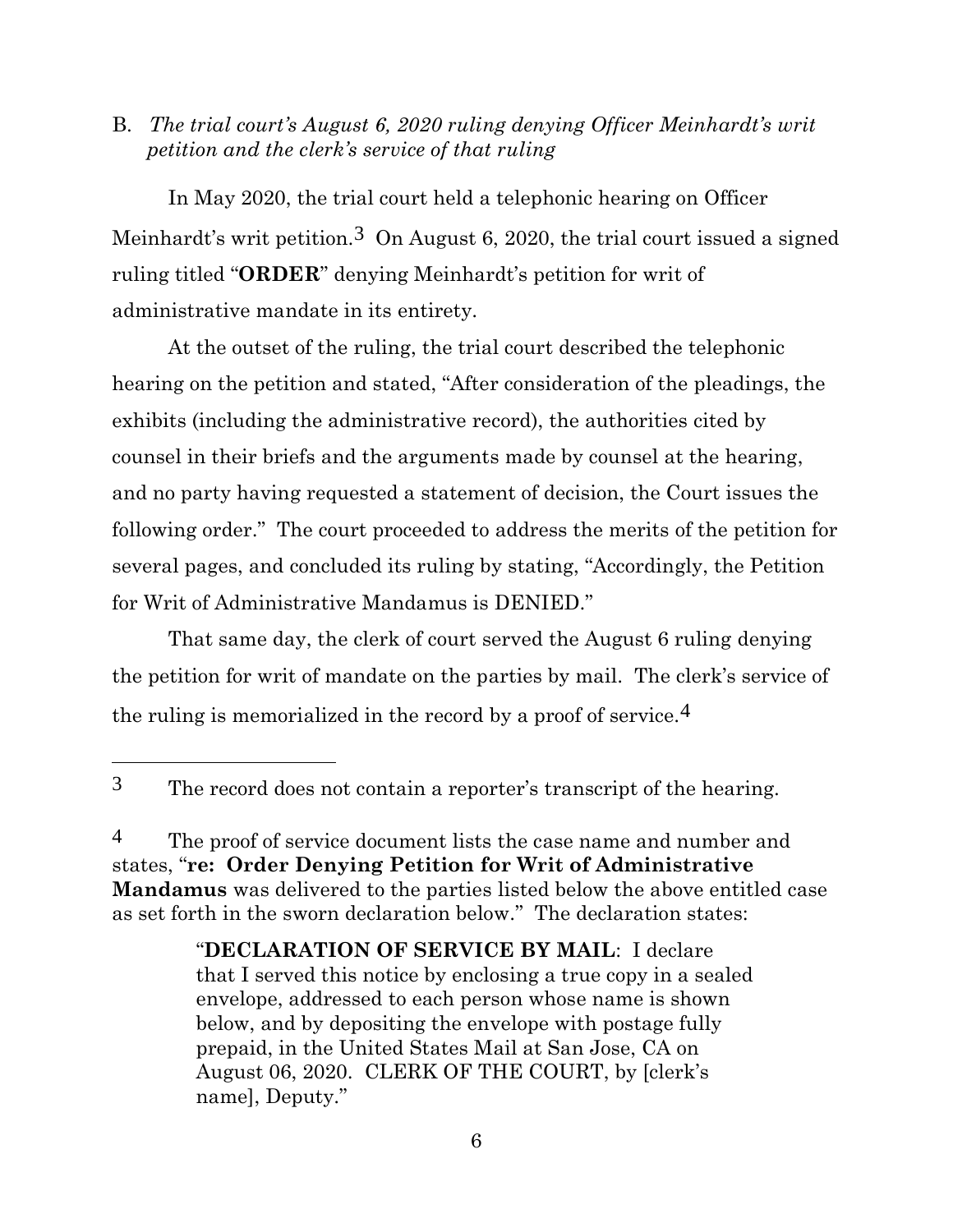C. *The Board's August 14 notice of entry*

On August 14, the Board electronically served Officer Meinhardt with a document titled "Notice of Entry of Judgment or Order," together with a filestamped copy of the August 6 order.

D. *The September 25 "judgment"*

On September 25, 2020, the clerk filed a document signed by the trial court on September 17 titled "**JUDGMENT**," that states:

> "On August 6, 2020, the Court issued an Order Denying Petitioner David Meinhardt's Petition for Writ of Administrative Mandamus pursuant to California Code of Civil Procedure 1094.5, which is attached hereto as Exhibit A. For the reasons set forth in the Order, the Court hereby enters Judgment for Respondents City of Sunnyvale, et al., and against Petitioner David Meinhardt, who shall take nothing by this action.

"IT IS SO ORDERED, ADJUDGED AND DECREED."

The August 6 ruling denying Officer Meinhardt's petition for writ of

administrative mandate was attached to the September 25 "judgment."5

Following the declaration are the names of the parties' counsel and their addresses.

<sup>5</sup> Officer Meinhardt served a notice of entry of this judgment on September 22. In his supplemental brief, Officer Meinhardt states that he "attach[ed] [the] signed Judgment found online, though [the] court filestamp[ed] Judgment [was] not entered until [September] 25."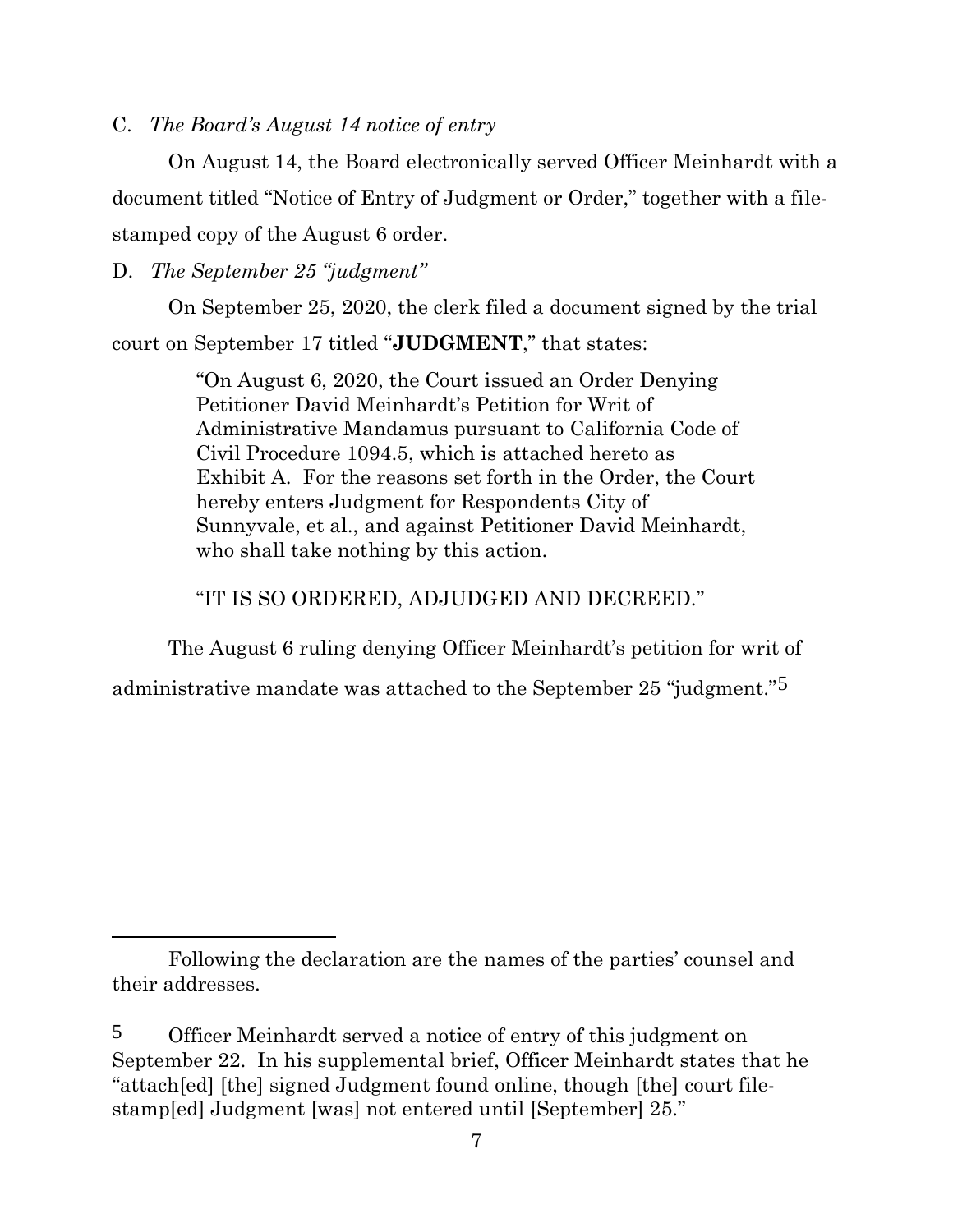### E. *Officer Meinhardt's appeal*

On October 15, 2020, Officer Meinhardt filed a notice of appeal that

stated that he was appealing from the September 17, 20206 "judgment" denying his petition for writ of administrative mandate.

## F. *The parties' supplemental briefs*

While this appeal was pending, this court sent the parties a letter

soliciting supplemental briefing. The letter stated in relevant part:

"The parties are directed to file simultaneous supplemental letter briefs, no longer than five single-spaced pages, answering the following question:

"Was [Officer Meinhardt's] October 15, 2020 notice of appeal timely filed in this case?

"In answering this question, the parties are directed to discuss [*City of Calexico, supra*,] 64 Cal.App.5th 180. (See *id.* at pp. 185–195 [explaining that "[a]n order granting or denying a petition for writ of mandate that disposes of all of the claims between the parties is an immediately appealable final judgment," (*id.* at p. 190) and concluding that a clerk's service of a file-endorsed ruling denying petitions for writ of mandate and an accompanying dated declaration of service triggered the 60-day period to appeal set forth in California Rules of Court, rule 8.104(a)(1)].)"

Officer Meinhardt and the Board each filed a supplemental brief responsive to our request.

<sup>6</sup> As noted in part II.D, *ante*, the trial court signed a document titled "judgment" on September 17, 2020, and the clerk filed this document on September 25, 2020.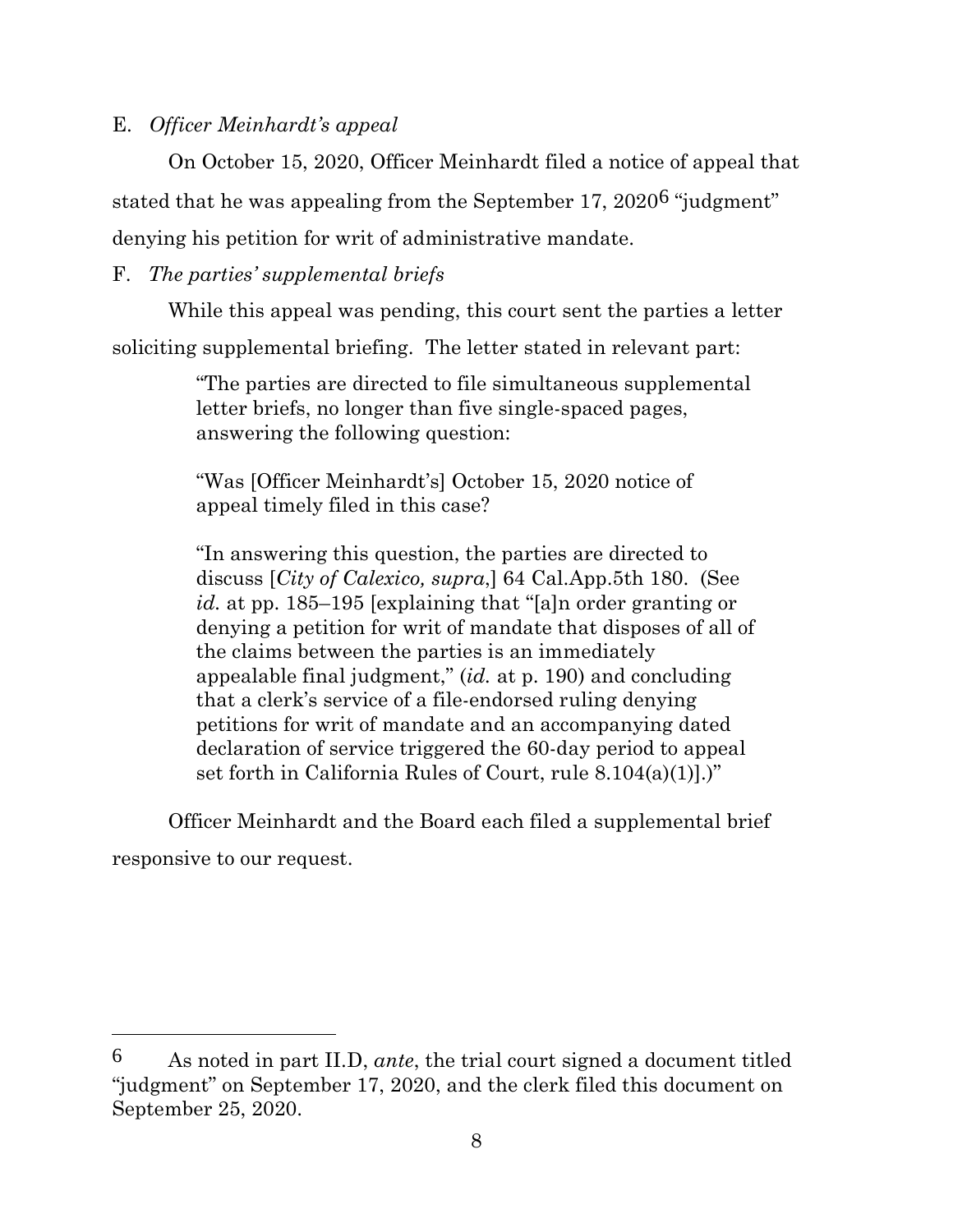### III.

#### DISCUSSION

*Officer Meinhardt's appeal is untimely and must be dismissed*

We must consider, sua sponte, whether we have appellate jurisdiction over Officer Meinhardt's appeal. (E.g., *Drum v. Superior Court* (2006) 139 Cal.App.4th 845, 849 ["because the timeliness of an appeal poses a jurisdictional issue, we must raise the point sua sponte"].)

A. *Governing law*

1. *The time within which a party must file a notice of appeal*

California Rules of Court, rule  $8.104(a)^7$  specifies the time within which a party must file a notice of appeal and provides in relevant part:

"(a) Normal time

" $(1)$ ... [A] notice of appeal must be filed on or before the earliest of:

"(A) 60 days after the superior court clerk serves on the party filing the notice of appeal a document entitled 'Notice of Entry' of judgment or a filed-endorsed copy of the judgment, showing the date either was served;

"(B) 60 days after the party filing the notice of appeal serves or is served by a party with a document entitled 'Notice of Entry' of judgment or a filed-endorsed copy of the judgment, accompanied by proof of service;"

Rule 8.104(b) specifies that a court may not extend the deadline for filing a notice of appeal and must dismiss any late-filed appeal, providing in relevant part:

> ". . . [N]o court may extend the time to file a notice of appeal. If a notice of appeal is filed late, the reviewing court must dismiss the appeal."

<sup>7</sup> All subsequent rule references are to the California Rules of Court.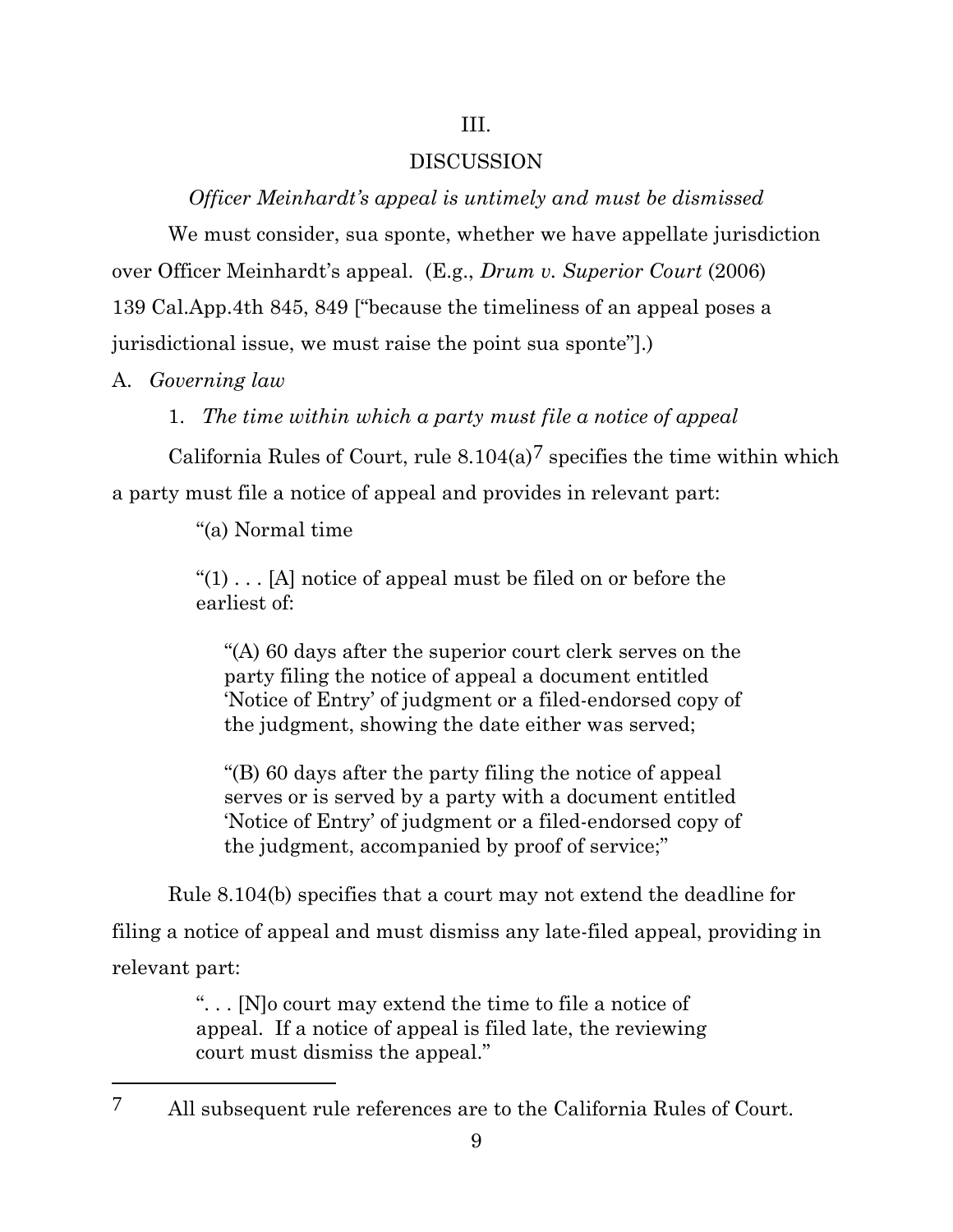## 2. *Determining the existence of a final judgment in the context of a petition for writ of mandate*

### a. *The statutory scheme*

An application for a writ of mandate is a "special proceeding[ ] of a civil nature" (capitalization omitted) governed by the provisions of part 3 of the Code of Civil Procedure. (§ 1063 et seq.)

Section 1064 defines "judgment" for purposes of such special proceedings, and provides in relevant part:

> "A judgment in a special proceeding is the final determination of the rights of the parties therein."

Chapter 2 of title 1 of part 3 of the Code of Civil Procedure governs writs of mandate. "The administrative mandamus statute, . . . section 1094.5, authorizes judicial review of final administrative decisions resulting from hearings that are required by law. In determining whether to grant a writ of administrative mandamus, the trial court is instructed to consider 'whether the respondent has proceeded without, or in excess of, jurisdiction; whether there was a fair trial; and whether there was any prejudicial abuse of discretion.' ([§ 1094.5], subd. (b).)" (*Dhillon, supra*, 2 Cal.5th at p. 1115.)8

<sup>8</sup> "[A]n administrative decision that does *not* require a hearing or a response to public input is generally not reviewable under Code of Civil Procedure section 1094.5 but by traditional mandamus pursuant to Code of Civil Procedure section 1085 . . . ." (*Environmental Protection Information Center v. California Dept. of Forestry & Fire Protection* (2008) 44 Cal.4th 459, 521, italics added.)

Section 1085, subdivision (a) provides, "A writ of mandate may be issued by any court to any inferior tribunal, corporation, board, or person, to compel the performance of an act which the law specially enjoins, as a duty resulting from an office, trust, or station, or to compel the admission of a party to the use and enjoyment of a right or office to which the party is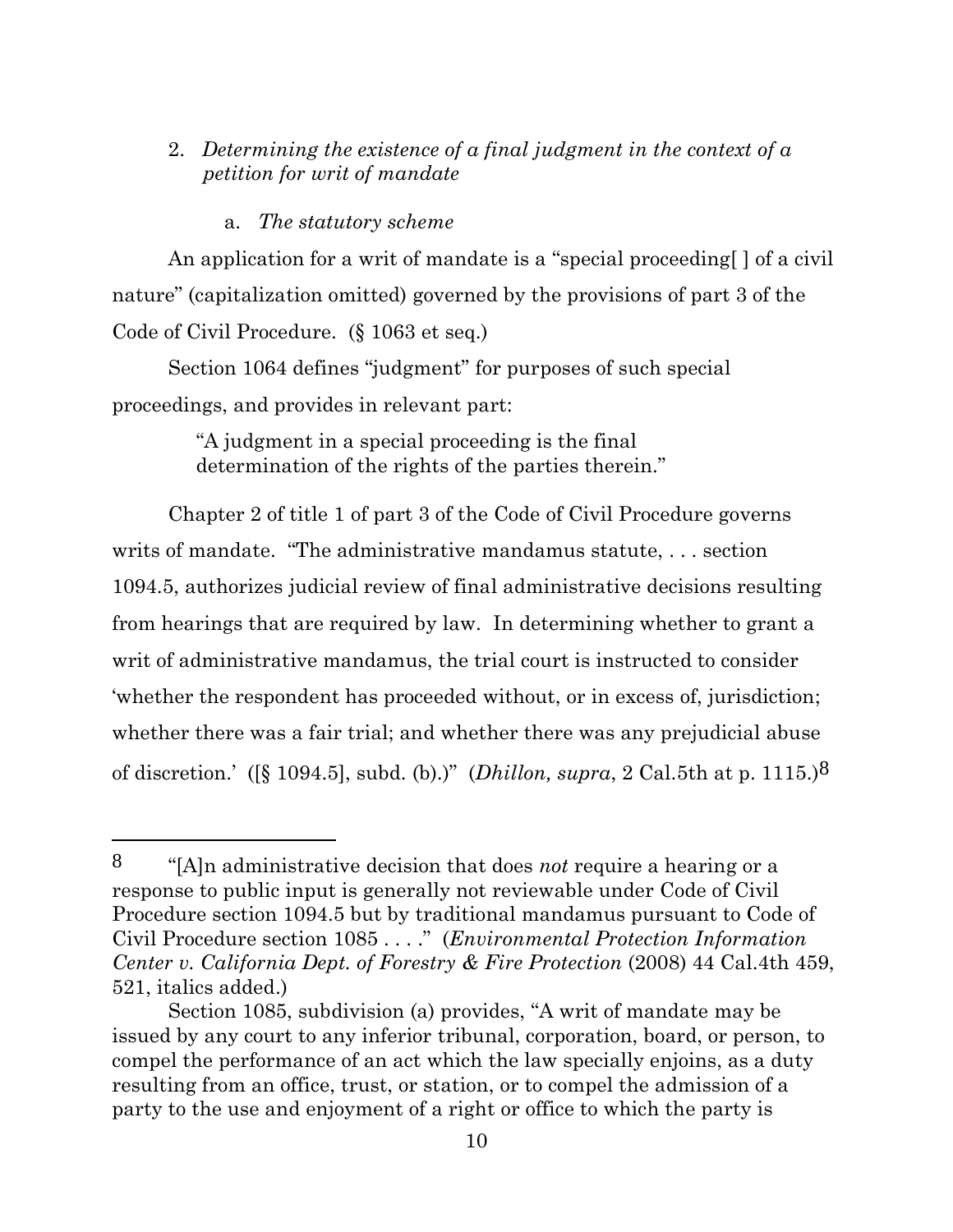Section 1094.5, subdivision (f) specifies how a trial court shall enter judgment on a petition for writ of administrative mandate and provides:

> "The court shall enter judgment either commanding respondent to set aside the order or decision, or denying the writ. Where the judgment commands that the order or decision be set aside, it may order the reconsideration of the case in light of the court's opinion and judgment and may order respondent to take such further action as is specially enjoined upon it by law, but the judgment shall not limit or control in any way the discretion legally vested in the respondent."

In outlining the law governing the issuance of stays of administrative orders in the context of administrative mandate, section 1094.5, subdivision (g) refers to a "notice of appeal from the judgment." The statute provides in relevant part:

> " $(g) \ldots$  [T] he court in which proceedings under this section" are instituted may stay the operation of the administrative order or decision pending the judgment of the court, or until the filing of a notice of appeal from the judgment or until the expiration of the time for filing the notice, whichever occurs first."

Section 1110 specifies that the rules of the Code of Civil Procedure that apply to an appeal in a civil action also are ordinarily applicable to an appeal in a special proceeding of a civil nature. The statute provides:

> "The provisions of Part II of this Code relative to new trials and appeals, except in so far as they are inconsistent with the provisions of this Title, apply to the proceedings mentioned in this Title."

entitled, and from which the party is unlawfully precluded by that inferior tribunal, corporation, board, or person."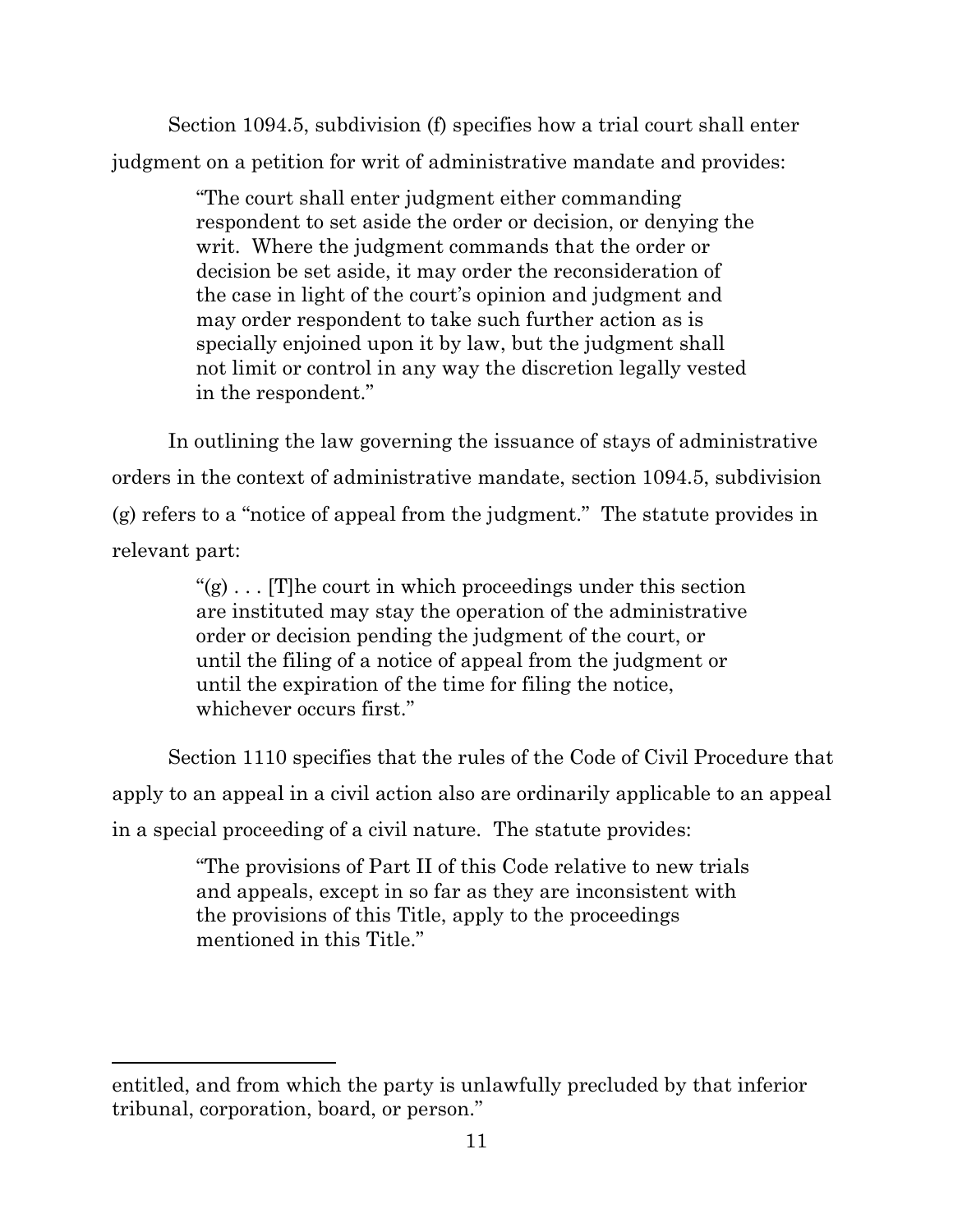Among the provisions of "Part II" of the Code of Civil Procedure are

sections 901 and 904.1. Section 901 provides in relevant part:

"A judgment . . . in a civil action or proceeding may be reviewed as prescribed in this title."

Section 904.1 in turn provides in relevant part:

"(a) An appeal  $\dots$  is to the court of appeal. An appeal  $\dots$ may be taken from any of the following:

"(1) From a judgment, except an interlocutory judgment . . . ."

Thus, as the *Dhillon* court succinctly summarized, "A final judgment in a special proceeding is appealable . . . ." (*Dhillon, supra*, 2 Cal.5th at p. 1115.)

#### b. *Dhillon*

In *Dhillon*, the Supreme Court considered whether a trial court's order granting, in part, a surgeon's petition for writ of administrative mandate and remanding the matter for further administrative proceedings was an appealable final judgment. (*Dhillon, supra*, 2 Cal.5th at p. 1116.) *Dhillon* involved a surgeon who filed a petition for writ of administrative mandate related to the suspension of his clinical privileges by the owner of the hospitals at which he practiced. (*Id.* at pp. 1112–1113.) The trial court granted the surgeon's writ petition in part. (*Id.* at p. 1113.) Specifically, the trial court determined that the surgeon was entitled to an administrative hearing prior to the suspension of his clinical privileges and ordered the hospital owner to conduct such a hearing. (*Ibid.*) The hospital owner appealed the ruling. The Court of Appeal dismissed the appeal, stating, " 'The superior court's order remanding the matter to [the hospital owner] is not a final, appealable order.'" (*Ibid.*)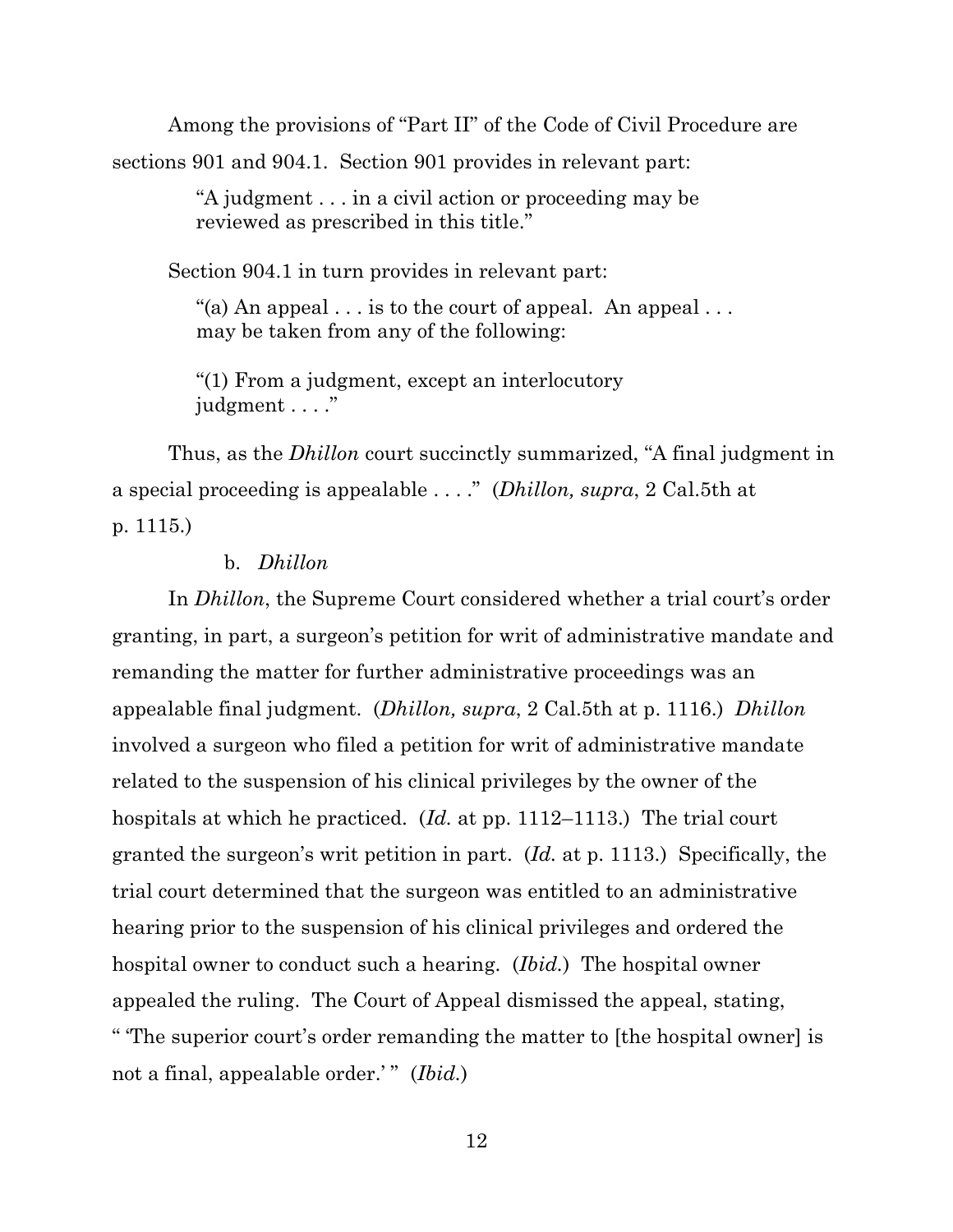The *Dhillon* court granted review and noted the division of authority with respect to whether such an order was an appealable final judgment:

> "The Court of Appeal's dismissal order deepened a longstanding conflict concerning the appealability of a trial court's order, on a petition for writ of administrative mandamus, remanding the matter for further proceedings before the administrative body. California cases have uniformly held that a trial court's complete denial of a petition for administrative mandamus is a final judgment that may be appealed by the petitioner. [Citations.] The cases have also held that a trial court's judgment granting administrative mandamus, and ordering the substantive relief sought by the petitioner, is a final judgment that may be appealed by the respondent agency. [Citations.] In each of these situations, it is clear that " 'no issue is left for future consideration except the fact of compliance or noncompliance with the terms of " the court's decree. (*Griset v. Fair Political Practices Com.* (2001) 25 Cal.4th 688, 698 (*Griset*), quoting *Lyon v. Goss* (1942) 19 Cal.2d 659, 670.) California courts have, however, divided over whether the same is true of a trial court's order that does not grant substantive relief, but instead remands the cause for further proceedings before the administrative agency." (*Dhillon, supra*, 2 Cal.5th at pp. 1113–1114.)

The *Dhillon* court explained that it had granted review to resolve this division of authority. (*Dhillon, supra*, 2 Cal.5th at p. 1114.) In order to do so, the *Dhillon* court stated that it was required to determine "whether the trial court's order in this case was a final judgment." (*Id.* at p. 1115.) The *Dhillon* court recounted the following general principles for determining whether a ruling of the trial court constitutes a final judgment:

> "We have previously recognized that a judgment is final, and therefore appealable, "" when it terminates the litigation between the parties on the merits of the case and leaves nothing to be done but to enforce by execution what has been determined.'"' [Citations.] "It is not the form of the decree but the substance and effect of the adjudication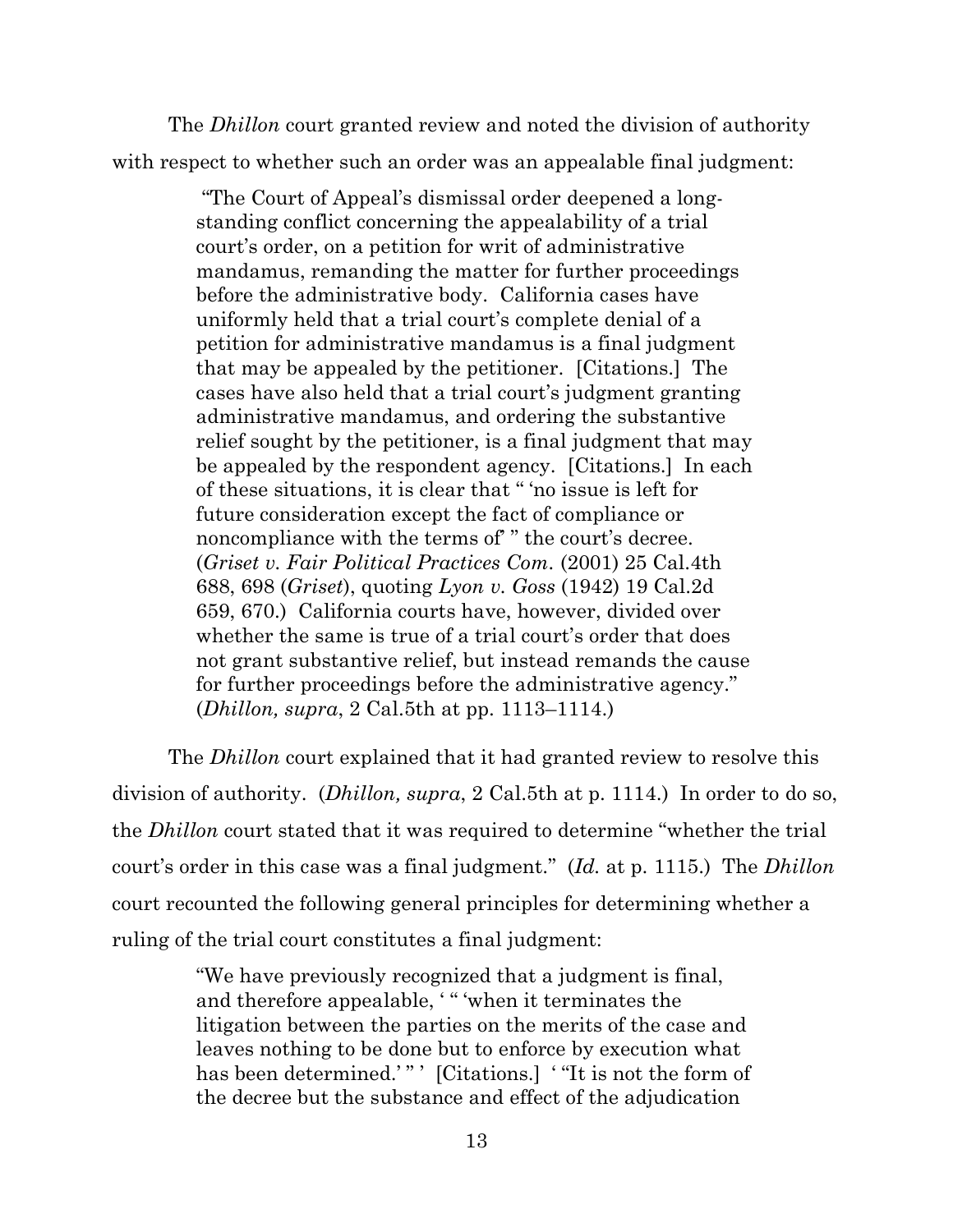which is determinative. As a general test, which must be adapted to the particular circumstances of the individual case, it may be said that where no issue is left for future consideration except the fact of compliance or noncompliance with the terms of the first decree, that decree is final, but where anything further in the nature of judicial action on the part of the court is essential to a final determination of the rights of the parties, the decree is interlocutory." ' [Citations.] 'We long have recognized a "well-established policy, based upon the remedial character of the right of appeal, of according that right in doubtful cases 'when such can be accomplished without doing violence to applicable rules.'" " (*Ibid.*)

Applying these principles, the *Dhillon* court concluded that the trial court's order was an appealable final judgment because it granted or denied each of the surgeon's claims and "did not reserve jurisdiction to consider any issues." (*Dhillon, supra*, 2 Cal.5th at pp. 1116–1117.) The *Dhillon* court reasoned, "once the trial court issued the writ, nothing remained to be done in that court; no issue was then left for the court's ' "future consideration except the fact of compliance or noncompliance with the terms of the first decree." ' " (*Id.* at p. 1117, quoting *Griset, supra*, 25 Cal.4th at p. 698.)

In reaching this conclusion, the *Dhillon* court considered the surgeon's contention that "the trial court's order . . . was not a final judgment because it was not a 'judgment' as that term is defined by subdivision (f) . . . section 1094.5." (*Dhillon, supra*, 2 Cal.5th at p. 1117, fn. 3.) Specifically, the surgeon contended that under section 1094.5, subdivision (f), "a court adjudicating an administrative mandamus petition may issue only three kinds of judgments: (1) it may command the respondent to set aside the order or decision; (2) it may deny the writ, or (3) it may command the respondent to set aside the order or decision and reconsider the case, taking

14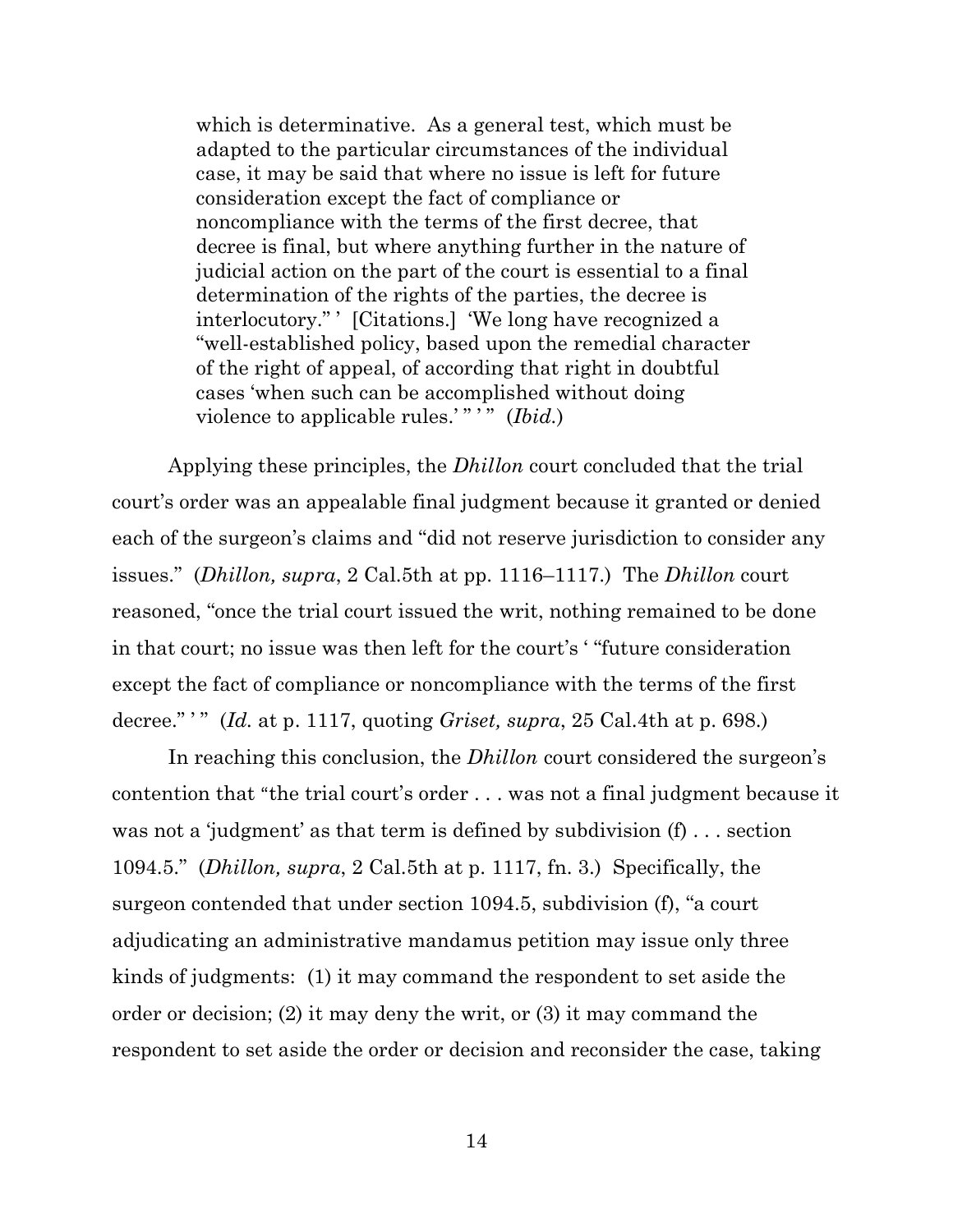further action as required."9 (*Dhillon, supra*, at p. 1117, fn. 3.) According to the surgeon, "the trial court's order fell into none of these categories." (*Ibid.*) The *Dhillon* court rejected this argument, reasoning:

> "Assuming that subdivision (f) of Code of Civil Procedure section 1094.5 defines a 'judgment' for the purposes of determining whether an order in an administrative mandamus proceeding is an appealable final judgment, [the surgeon's] argument nevertheless lacks merit. Although the order did not explicitly set aside the discipline imposed on [the surgeon], that consequence was implicit in the trial court's determination that [the surgeon] was entitled to further administrative proceedings before he could be disciplined. By commanding [the hospital owner] to conduct those proceedings, the trial court necessarily set aside [the hospital owner's] order imposing the discipline. (See *Griset, supra*, 25 Cal.4th at p. 698 [' "It is not the form of the decree but the substance and effect of the adjudication which is determinative" '].)" (*Ibid.*)

c*. Case law in which courts have concluded that a ruling granting or denying a petition for writ of mandate is a judgment*

As stated in part I, *ante*, *Dhillon* is consistent with numerous cases in which courts have stated that a ruling granting or denying a petition for a writ of mandate is in "effect" a final judgment (*Griset, supra*, 25 Cal.4th at

<sup>9</sup> As noted in part III.A.2.a, *ante*, section 1094.5, subdivision (f) provides:

<sup>&</sup>quot;The court shall enter judgment either commanding respondent to set aside the order or decision, or denying the writ. Where the judgment commands that the order or decision be set aside, it may order the reconsideration of the case in light of the court's opinion and judgment and may order respondent to take such further action as is specially enjoined upon it by law, but the judgment shall not limit or control in any way the discretion legally vested in the respondent."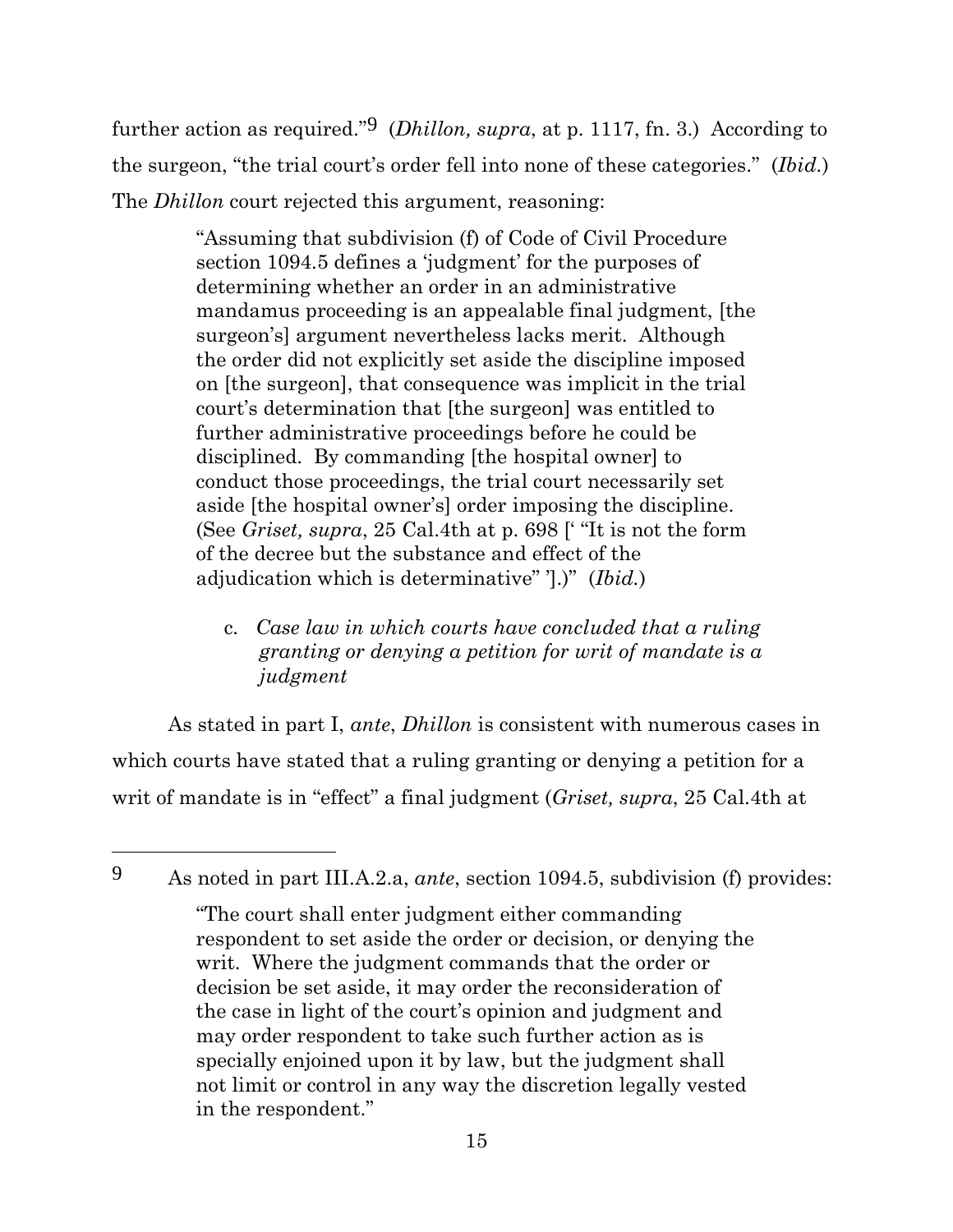p. 698) because the ruling finally determines the rights of the parties, and is therefore appealable, even if it is in the "form" of an order. (*Ibid.*; see, e.g., *Sandlin, supra*, 50 Cal.App.5th at p. 820; *Molloy, supra*, 42 Cal.App.5th at p. 753; *Tomra Pacific, Inc., supra*, 199 Cal.App.4th at pp. 481–482; *Public Defenders' Organization, supra*, 106 Cal.App.4th at p. 1409; *Townsel v. San Diego Metropolitan Transit Development Bd.* (1998) 65 Cal.App.4th 940, 944, fn. 1 (*Townsel*); *Haight v. City of San Diego* (1991) 228 Cal.App.3d 413, 416, fn. 3 (*Haight*).)

In *Public Defenders' Organization*, the trial court granted an organization's petition for writ of mandate directing an employer "to recognize the organization as the majority representative of certain employees and to conduct an election to determine whether those employees wished to designate the organization as their exclusive representative." (*Public Defenders' Organization, supra*, 106 Cal.App.4th at p. 1405.) The employer appealed. (*Id.* at p. 1409.) On appeal, the organization "argue<sup>[d]</sup> that the order granting the petition for writ of mandate is not final, and thus not appealable, because it does not finally determine the rights of the parties." (*Ibid.*) The *Public Defenders' Organization* court rejected this argument, reasoning:

> "Generally, only judgments may be appealed. [Citation.] 'A judgment is the final determination of the rights of the parties in an action or proceeding.' [Citation.] Petitions for extraordinary writs, such as petitions for writs of mandate, are special proceedings. [Citation.] Accordingly, an order granting or denying a petition for an extraordinary writ constitutes a final judgment for purposes of an appeal, even if the order is not accompanied by a separate formal judgment. [Citations.]" (*Ibid.*)10

<sup>10</sup> In both *Sandlin, supra*, 50 Cal.App.5th 805 and *Molloy, supra*, 42 Cal.App.5th 746, the Court of Appeal relied on *Public Defenders'*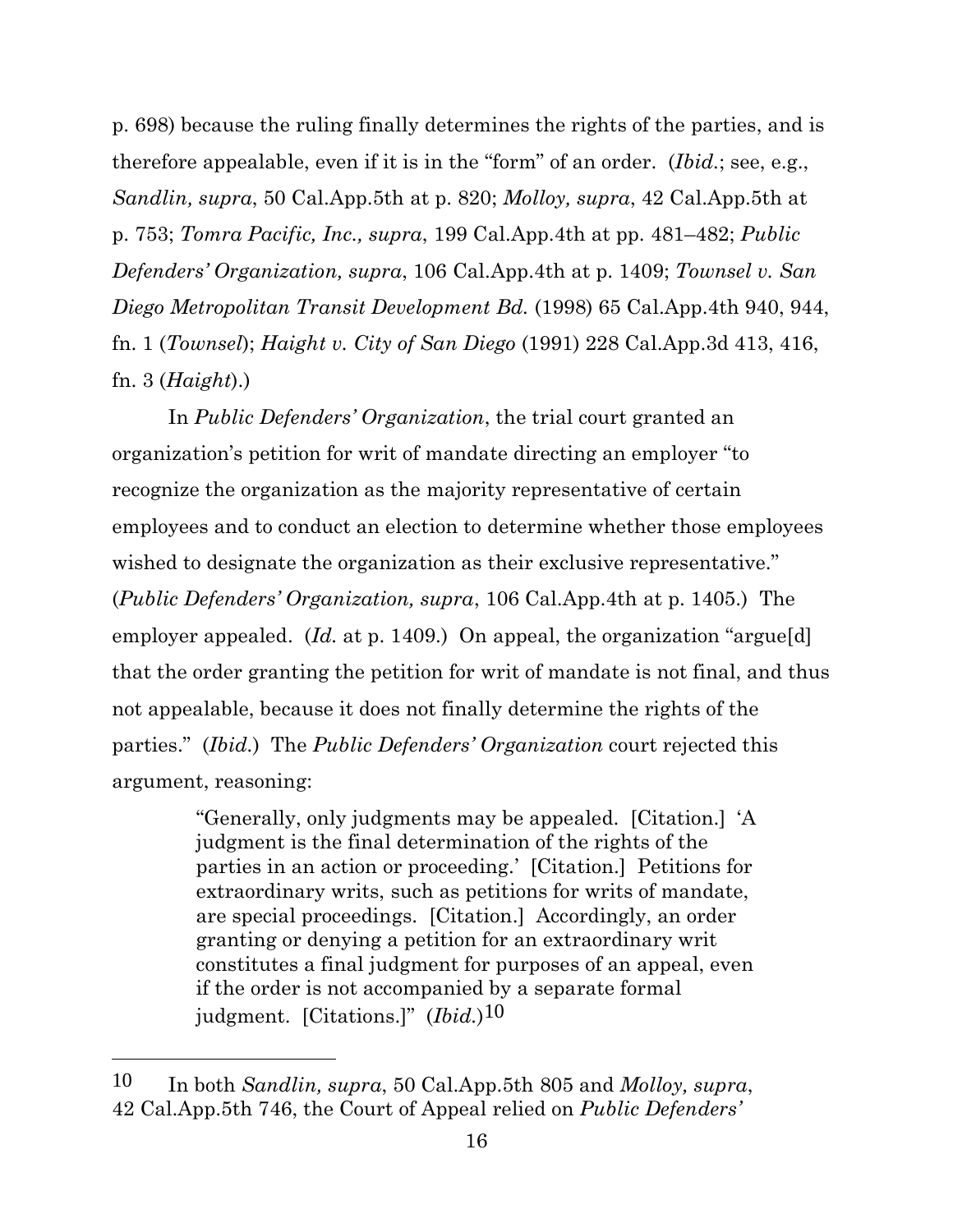Similarly, in *Tomra Pacific, Inc., supra*, 199 Cal.App.4th 463, two plaintiffs filed notices of appeal from an "*order* denying petitions for a writ of mandate" *(id.* at p. 469, italics added) that sought to compel repayment of certain loans between state funds. The *Tomra Pacific, Inc.* court stated that the order was in fact an appealable final judgment:

> "We note that the order denying the petitions for a writ of mandate is not termed a judgment and does not explicitly address the declaratory relief causes of action. Nevertheless, we are satisfied that the order before us constitutes an appealable final judgment as it left no issue for further consideration." (*Id.* at pp. 481–482.)

Similarly, in *Townsel, supra*, 65 Cal.App.4th 940, the petitioner appealed the denial of his petition for a writ of mandate requesting that an entity vacate its decision upholding the termination of his employment. The *Townsel* court concluded that the trial court's order denying the petition was properly treated as a final judgment, reasoning in relevant part:

> "The record does not show that judgment was entered on the order. However, even if a separate formal judgment has not been entered on an order denying a petition for writ of mandate, the order is properly treated as a final judgment in a special proceeding for purposes of appeal. (*Haight,* [*supra*, 228 Cal.App.3d at p. 416, fn. 3].)" (*Id.* at p. 944, fn. 1.)

In *Haight, supra*, 228 Cal.App.3d 413, this court concluded that an "order denying [a] petition for writ of mandate" was "properly treated as a

*Organization* in concluding that an order denying a petition for writ of mandate in its entirety " 'constitutes a final judgment for purposes of an appeal.' " (*Sandlin, supra*, 50 Cal.App.5th at p. 820; *Molloy, supra*, 42 Cal.App.5th at p. 753, fn. 6 [both quoting *Public Defenders' Organization, supra*, 106 Cal.App.4th at p. 1409].)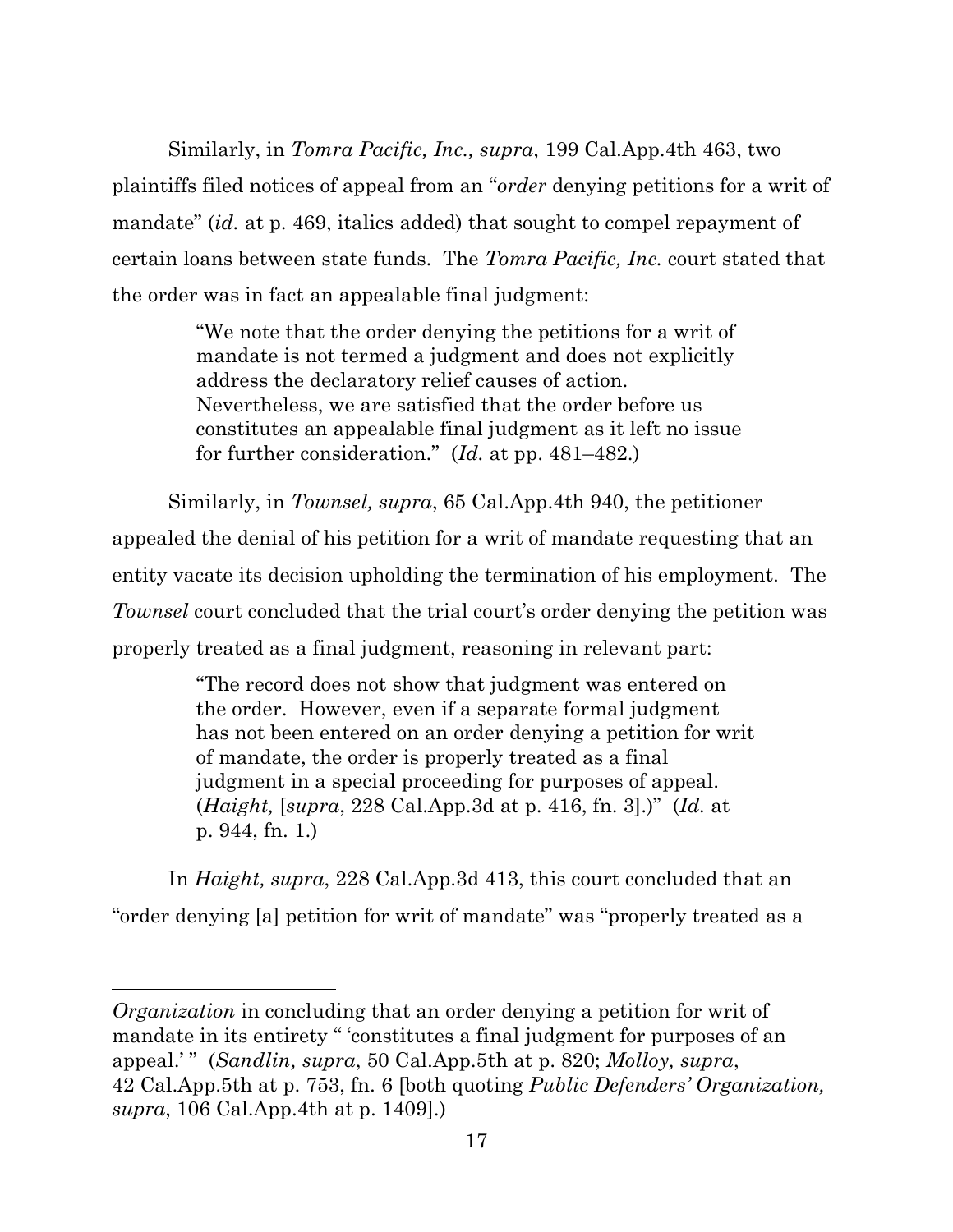final judgment in a special proceeding for purposes of appeal." (*Id.* at p. 416, fn. 3.)

## d. Laraway *and its progeny*

In *Laraway*, the petitioner "sought certain public records" from a school district. (*Laraway, supra*, 98 Cal.App.4th at p. 580.) The petitioner filed a petition for a writ of mandate and prohibition and sought injunctive and declaratory relief from the school district and several of its employees (collectively "District"). (*Id.* at pp. 580–581.) On August 23, 2000, the trial court entered an " '*order* regarding petitioner's motion for writ of mandamus, prohibition, injunctive and declaratory relief.'" (*Id.* at p. 581, italics added in *Laraway.*) The August 2000 order "completely resolved all issues between all parties" and did not "contemplate nor direct the preparation of any further order or judgment." (*Id.* at p. 582*.*)

On January 29, 2001, the trial court in *Laraway* filed a "judgment" that "simply reiterated that the court had 'ruled by Order dated August 23, 2000' on the petition, set forth the same rulings as contained in the order denying the petition, added a provision that judgment was entered in favor of respondent and against petitioner, and awarded respondent \$0 in costs against petitioner." (*Laraway, supra*, 98 Cal.App.4th at p. 582*.*)

In late March or early April 2001, <sup>11</sup> the petitioner filed a notice of appeal from the January 2001 "judgment." (*Laraway, supra*, 98 Cal.App.4th at p. 582*.*) On April 19, 2001, the District filed a cross-appeal from the January 2001 "judgment." (*Ibid.*)

<sup>11</sup> The *Laraway* court noted that the notice of appeal contained in the record was not file stamped, but was dated March 28. (*Laraway, supra*, 98 Cal.App.4th at p. 582, fn. 4.)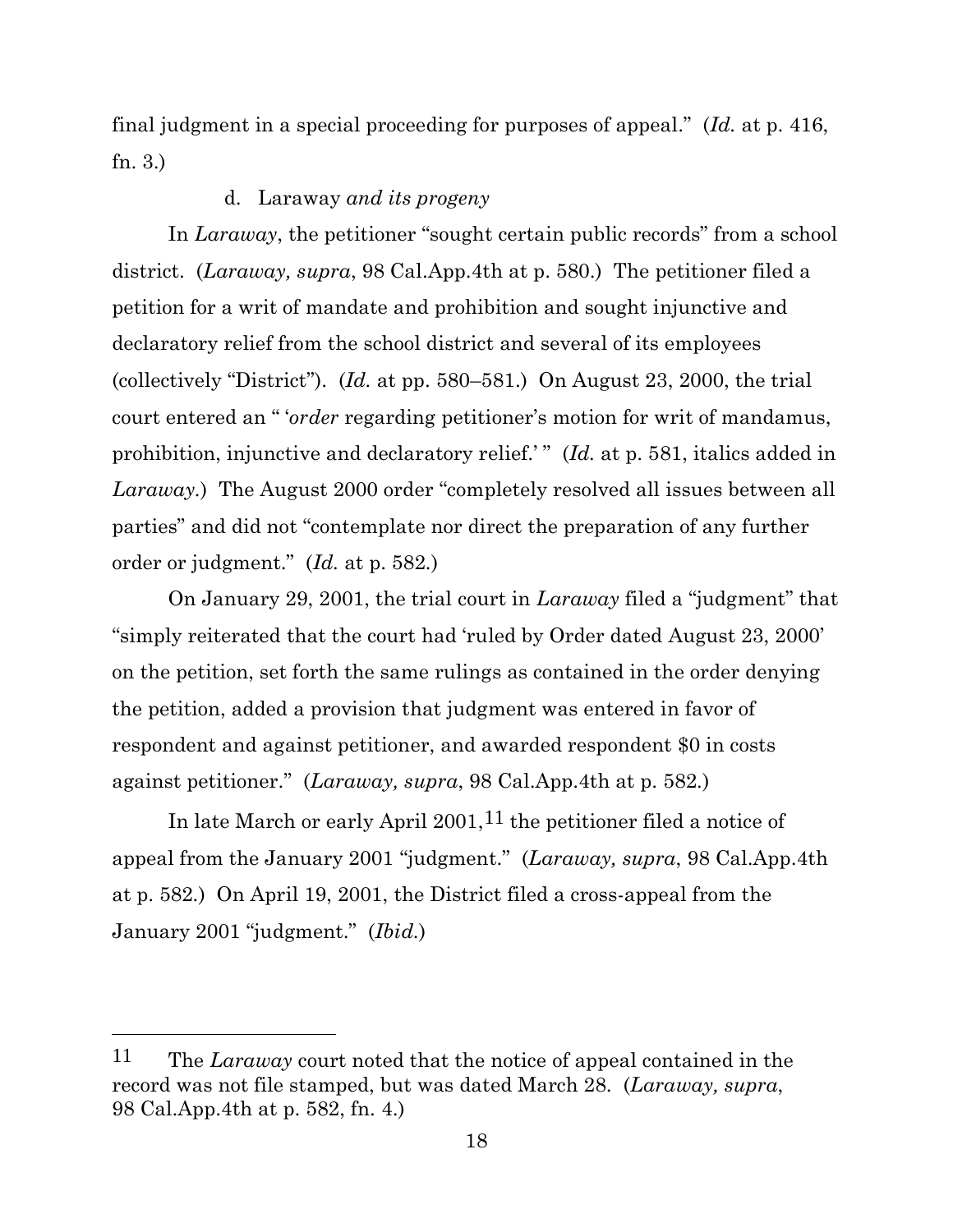On appeal, the *Laraway* court "sua sponte raise[d] the jurisdictional and dispositive issue of whether the prerequisite to appellate jurisdiction, a timely notice of appeal, was ever filed in this case." (*Laraway, supra*, 98 Cal.App.4th at p. 582.) In considering this issue, the *Laraway* court noted that the August 23, 2000 order "contemplated no further action, such as the preparation of another order or judgment [citation], and disposed of all issues between all parties." (*Id.* at p. 583.) The *Laraway* court concluded that the August 2000 order "was properly treated as a final judgment." (*Ibid.*, citing *Townsel, supra*, 65 Cal.App.4th at p. 944, fn. 1; *Haight, supra*, 228 Cal.App.3d at p. 416, fn. 3.)

The *Laraway* court added that "the subsequent judgment entered on January 29, 2001 was simply a repetition of the August 23, 2000 order." (*Laraway, supra*, 98 Cal.App.4th at p. 583*.*) The *Laraway* court concluded that the Court of Appeal lacked jurisdiction over the appeal and the crossappeal from the January 2001 "subsequent judgment" (*ibid.*), reasoning:

> "Once a final, appealable order or judgment has been entered, the time to appeal begins to run. The [r]ules of [c]ourt do not provide, once a judgment or appealable order has been entered, that the time to appeal can be restarted or extended by the filing of a subsequent judgment or appealable order making the same decision. Thus, once the August 23, 2000 order was entered, the time within which to file a notice of appeal therefrom began to run, and could not be restarted by the relabeling of the trial court's earlier decision and then entering such 'judgment' at a later date.

> "Because the parties failed to file timely notice of appeal from the August 23, 2000 order, the petitioner's appeal and respondent's cross-appeal, filed more than 180 days after entry of the August 23, 2000 order, were untimely, and both such appeals must be dismissed." (*Ibid.*)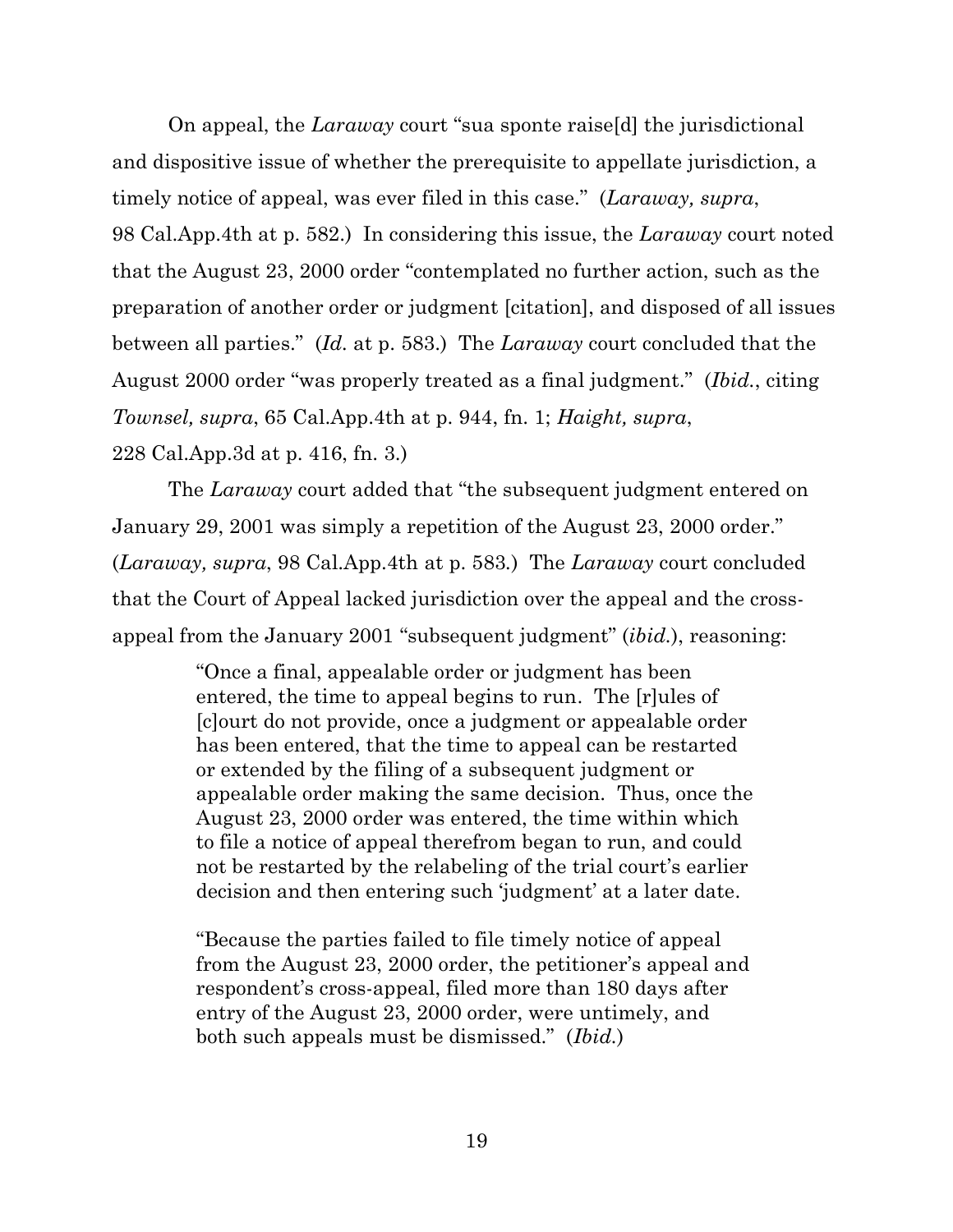In *City of Calexico, supra*, 64 Cal.App.5th 180, this court relied on *Laraway*12 in concluding that a party had failed to timely file a cross-appeal from a September 24 ruling denying two petitions for writ of administrative mandate because the ruling was a final judgment.13 (*City of Calexico, supra*, at p. 183.) The *City of Calexico* court reasoned in part:

> "In the September 24 ruling, the trial court denied all of the parties' claims for relief in their entirety, and did not contemplate any further action in the case. Thus, as in *Laraway*, the September 24 ruling is 'properly treated as a final judgment' because it 'contemplated no further action, such as the preparation of another order or judgment [citation], and disposed of all issues between all parties.' (*Laraway, supra*, 98 Cal.App.4th at p. 583.)

"While the City correctly notes in its letter brief that 'the City filed a proposed judgment with the superior court, which the superior court signed on November 21, 2019,' as in *Laraway*, this second judgment 'simply reiterated' that the court had ruled on the petition and 'set forth the same rulings as contained in the order denying the petition.'

<sup>12</sup> The *City of Calexico* court also stated that "*Laraway* is in accord with well-established law." (*City of Calexico, supra*, 64 Cal.App.5th at p. 191, citing *Breslin v. City and County of San Francisco* (2007) 146 Cal.App.4th 1064, 1073–1074; *Nerhan v. Stinson Beach County Water Dist.* (1994) 27 Cal.App.4th 536, 539; and *Griset, supra*, 25 Cal.4th at p. 699.) The *City of Calexico* court also noted that commentators have cited *Laraway* for the proposition that " 'even a seemingly nonappealable "order" may be an appealable final judgment,' " if the order is " 'a final judgment in legal effect.'" (*City of Calexico, supra*, at p. 192, quoting Eisenberg et al., Cal. Practice Guide: Civil Appeals and Writs (The Rutter Group 2020) ("Civil Appeals and Writs") ¶ 2:38 [citing, inter alia, *Laraway, supra*, 98 Cal.App.4th at p. 583].)

<sup>13</sup> The *City of Calexico* court noted that the trial court in that case had indicated that the petitions for writ of mandate had been filed pursuant to section 1094.5, the administrative mandate statute. (*City of Calexico, supra*, 64 Cal.App.5th at p. 186.)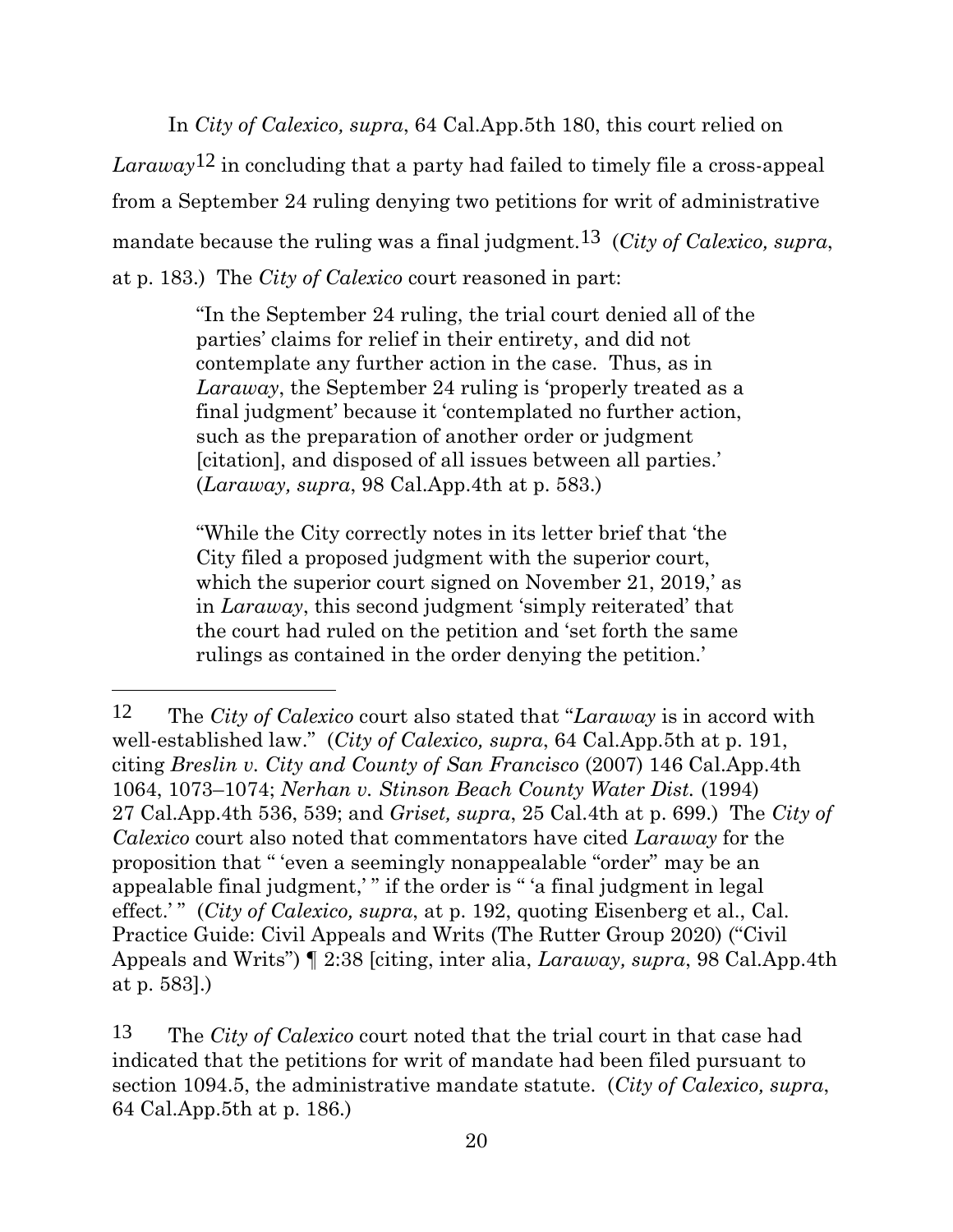(*Laraway, supra*, 98 Cal.App.4th at p. 582.) There is nothing in the September 24 ruling itself, nor anything else in the record, demonstrating that the trial court contemplated that the court or the parties would take further action in the case such that the September 24 ruling was not final and therefore, appealable. The mere fact that the trial court entered a subsequent judgment after issuing the September 24 ruling is irrelevant, because the September 24 ruling was itself a final judgment. (See *Laraway, supra, at p.* 583.)<sup>"14</sup> (*City of Calexico, at p.* 192.)

In *Valero, supra*, 49 Cal.App.5th 618, the plaintiff filed a petition for writ of mandate pursuant to section 1094.5. (*Valero, supra*, at p. 632.) The trial court "issued a writ of mandate," vacated an administrative decision, and remanded for further administrative proceedings. (*Ibid.*) The

<sup>14</sup> Officer Meinhardt contends that *City of Calexico* can be distinguished because, according to Meinhardt, the *City of Calexico* court's holding rested on the City's failure to timely file a cross-appeal, within the time limits of rule 8.108(g). *City of Calexico* cannot be so distinguished.

The *City of Calexico* court expressly concluded that the City's appeal was not filed within the " 'normal time' " (*City of Calexico, supra*, 64 Cal.App.5th at p. 195) for the City to appeal under rule 8.104(a) which expired on November 25, 2019, *or* before December 23, 2019, the latest time within which the City could have filed its cross-appeal under the extension provided in rule 8.108(g)(1). (*City of Calexico, supra*, at pp. 195–196.) The *City of Calexico* court also noted that rule 8.108(a) provides, "This rule operates only to extend the time to appeal otherwise prescribed in rule 8.104(a); it does not shorten the time to appeal. If the normal time to appeal stated in rule 8.104(a) is longer than the time provided in this rule, the time to appeal stated in rule 8.104(a) governs." (*City of Calexico*, at p. 190.) Thus, the *City of Calexico* court expressly concluded, as required under the applicable rules of court in order to conclude that the City's appeal was untimely, that the City's notice of appeal was not timely filed under *either* the normal time for filing an appeal under rule 8.104(a) *or* under the extended time for filing a cross-appeal under rule  $8.108(g)(1)$ . We therefore reject Officer Meinhardt's contention that "the holding in *City of Calexico* does not apply to this case because [r]ule . . . 8.108(g) is not implicated here."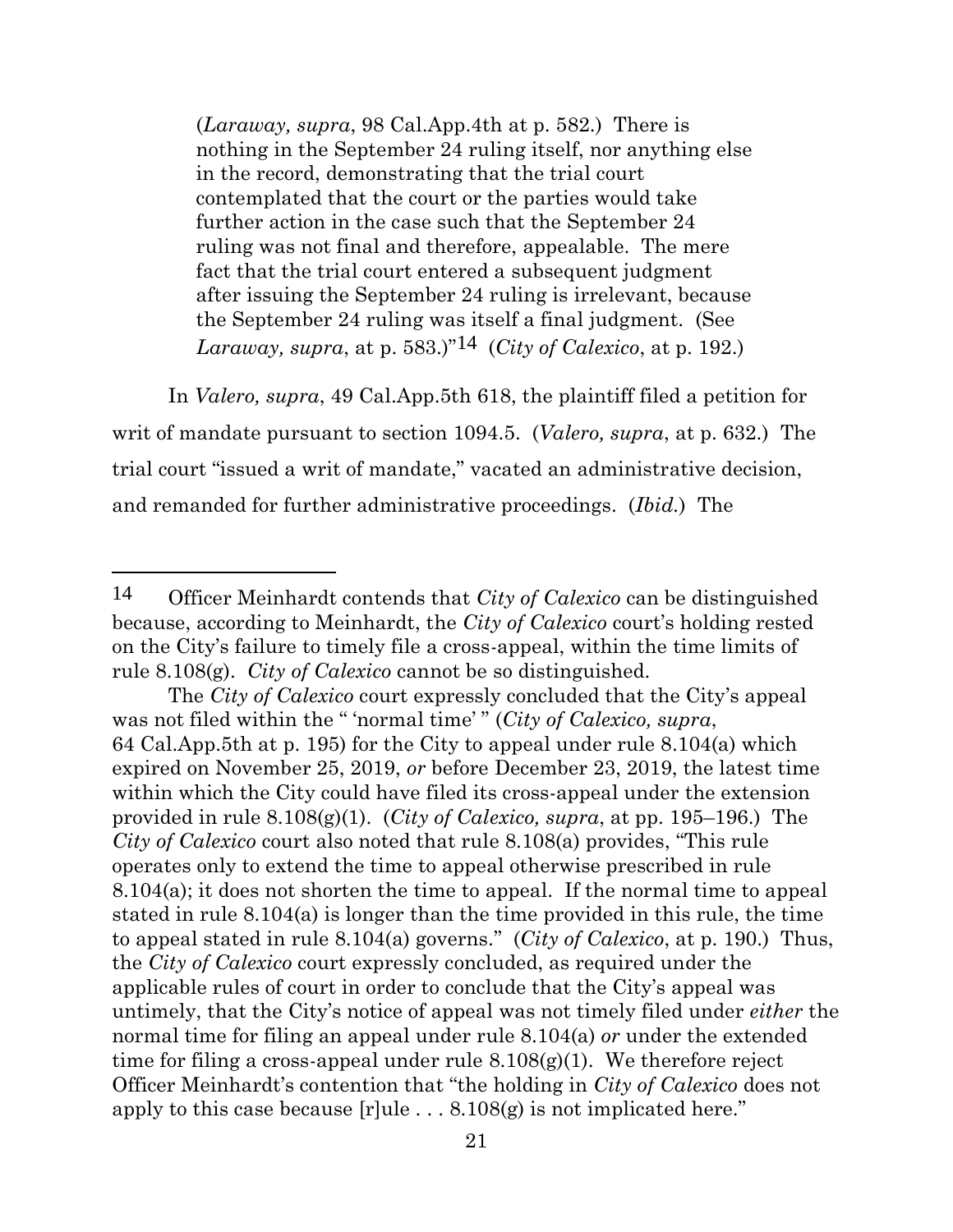defendants, referred to by the *Valero* court as the "air district parties" (*ibid.*), filed an appeal. (*Id.* at p. 633.)

The *Valero* court considered whether it had appellate jurisdiction over the matter, explaining, "In this case, the air district parties filed their notice of appeal more than 60 days after the superior court clerk mailed the parties a file-stamped copy of the appealable judgment accompanied by a proof of service, and so we requested supplemental briefing concerning the appeal's timeliness." (*Valero, supra*, 49 Cal.App.5th at p. 633.) In a footnote immediately following this statement, the *Valero* court stated, "Contrary to the suggestion by the air district parties, the appealable judgment was the court's order granting a writ of mandate, not a 'judgment' that it subsequently entered. (See *Molloy*[*, supra*, 42 Cal.App.5th at p.] 753, fn. 6.)" (*Id.* at p. 633, fn. 10.) Notwithstanding that the air district parties' notice of appeal was filed more than 60 days after the filing of the appealable judgment (i.e., the court's order granting a writ of mandate), the *Valero* court concluded that it had jurisdiction over the appeal because the superior court clerk's service was improper15 and thus did not commence the time to file a notice of appeal under rule 8.104. (*Valero, supra*, at p. 633.)

#### B. *The August 6 ruling is a final judgment*

The trial court's August 6 ruling denied Officer Meinhardt's petition for writ of administrative mandate in its entirety and did not contemplate any further action in the case. (See pt. II.B, *ante*.) Although the August 6 ruling is denominated an "Order," the law is well established in this context that, " ' "[i]t is not the form of the decree but the substance and effect of the

<sup>15</sup> The *Valero* court explained that "supplemental briefing disclosed that the superior court clerk's mailing was sent to an incorrect address." (*Valero, supra*, 49 Cal.App.5th at p. 633.)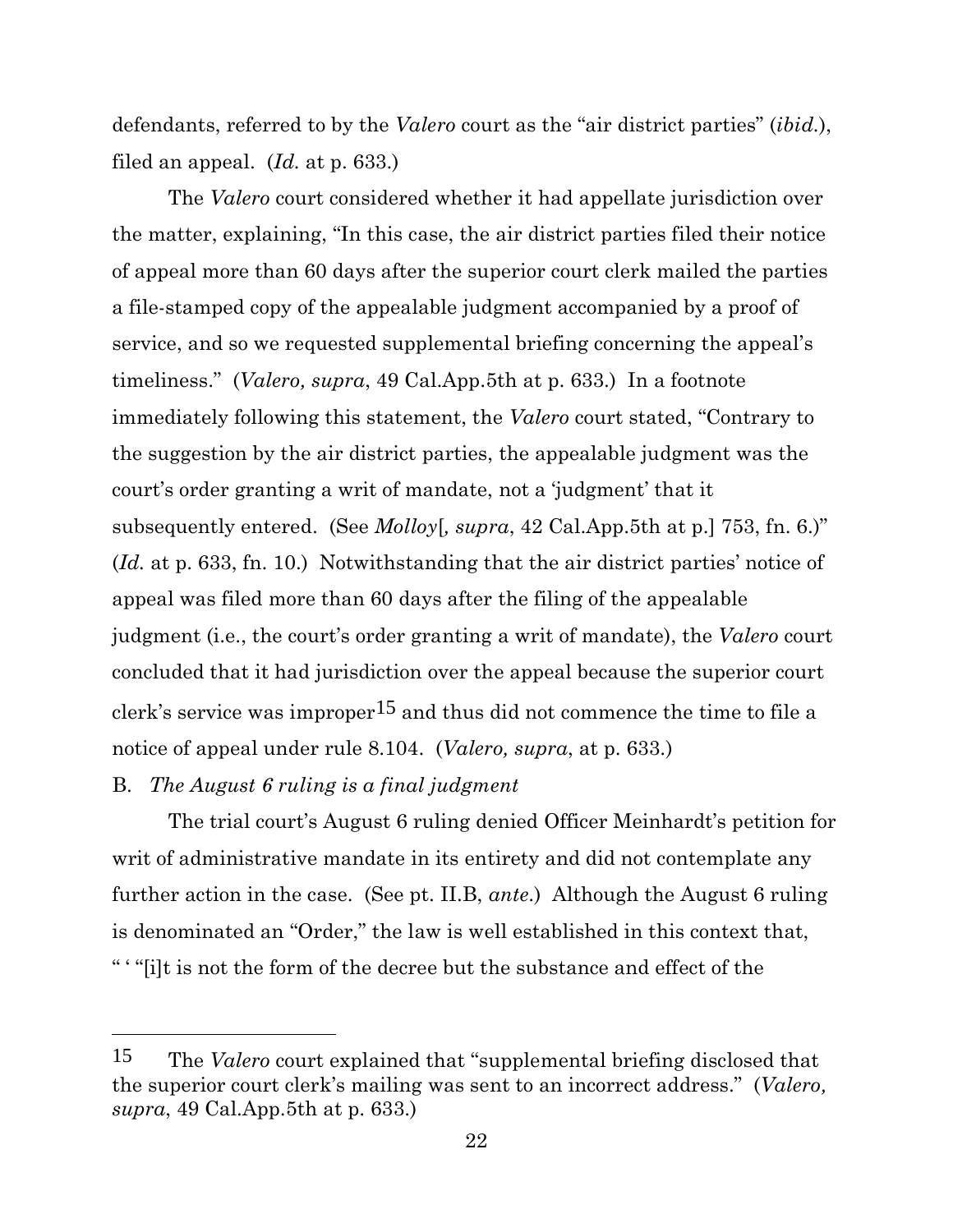adjudication which is determinative." ' " (*Dhillon, supra*, 2 Cal.5th at p. 1115, quoting *Griset, supra*, 25 Cal.4th at p. 698.)

Applying that test here, and consistent with *Laraway* and *City of Calexico* as well as the cases cited in part III.A.2.c, *ante*, the August 6 ruling is " 'properly treated as a final judgment' because it 'contemplated no further action, such as the preparation of another order or judgment [citation], and disposed of all issues between all parties.'" (*City of Calexico, supra*, 64 Cal.App.5th at p. 192, quoting *Laraway, supra*, 98 Cal.App.4th at p. 583.)

Further, the fact that the trial court entered a document denominated as a "judgment" on September 25 (see pt. II.D, *ante*) after having issued the August 6 ruling is irrelevant, because the August 6 ruling was itself a final judgment. Thus, Officer Meinhardt's period within which to appeal was not restarted by the trial court's filing of the September 25 document styled as a "judgment" that merely reiterated the rulings contained in the court's August 6 ruling. (See *Laraway, supra*, 98 Cal.App.4th at p. 583; *City of Calexico, supra*, 64 Cal.App.5th at p. 195; accord *Valero, supra*, 49 Cal.App.5th at p. 633, fn. 10.)

C. *Officer Meinhardt's arguments to the contrary are ultimately unpersuasive*

Officer Meinhardt's supplemental letter brief on appealability contends that the August 6 ruling was not a final judgment. Although he makes several arguments that are worthy of consideration, for the reasons described below, we conclude that none is persuasive.

1. *A ruling on a petition for writ of administrative mandate that is denominated an "order" constitutes a judgment when such order has the effect of a final judgment*

Officer Meinhardt properly notes that "[t]he right to appeal is 'entirely statutory and subject to complete legislative control.' ([Quoting,] *Trede v.*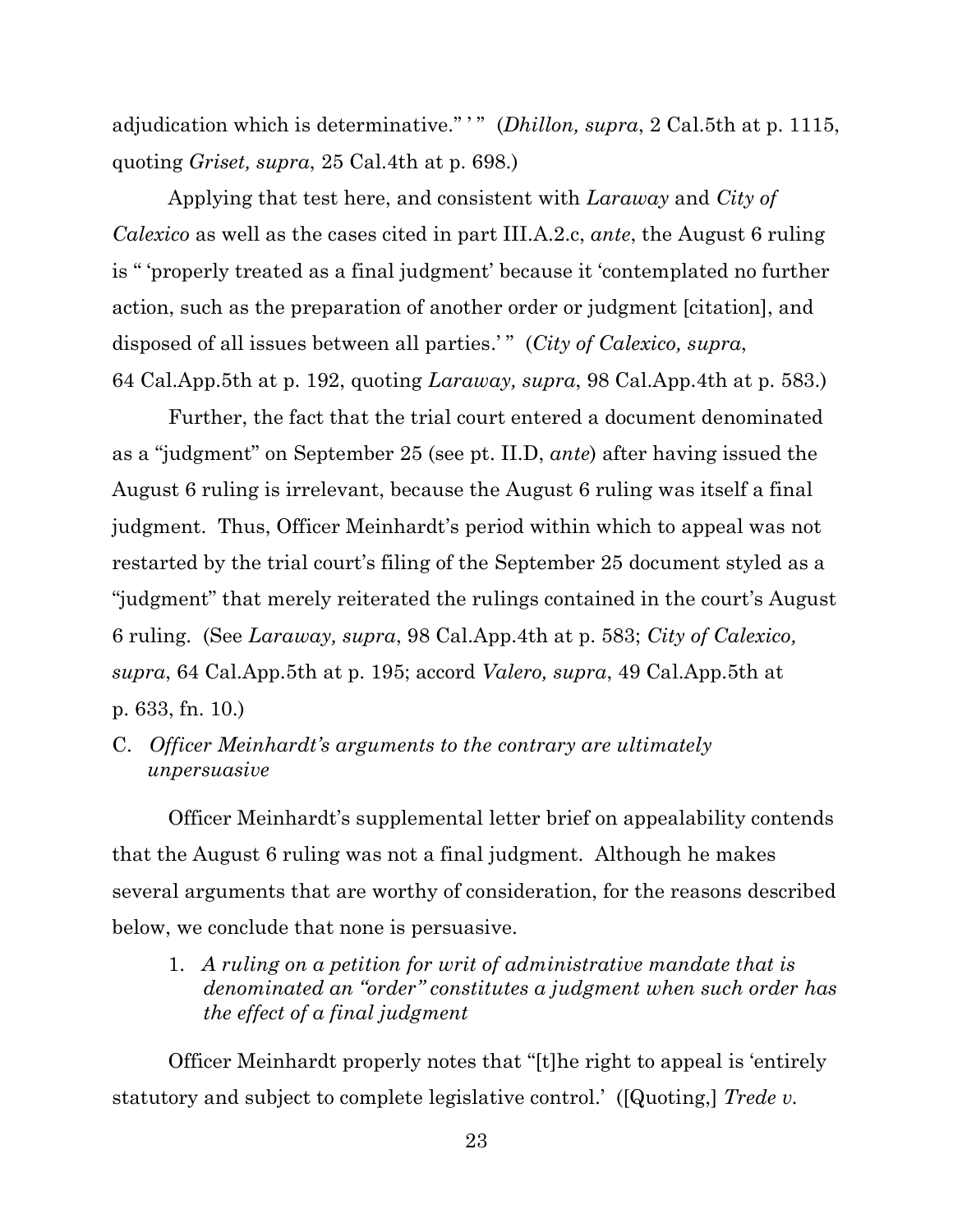*Superior Court* (1943) 21 Cal.2d 630, 634.)" He further notes that section 1094.5, subdivision (f) provides that the " 'court *shall* enter judgment,' " (italics added by Officer Meinhardt) and that section 1094.5, subdivision (g) refers to the taking of a notice of appeal, " 'from the judgment.' " Thus, he contends "[e]ntering judgment is not optional; the court *must* do so before an appeal can proceed."

This argument is ultimately unpersuasive because, as stated in part III.A.2.a, *ante*, section 1064 defines a judgment as "the final determination of the rights of the parties therein," and case law is clear that a ruling issued in the *form* of an order constitutes a judgment if it is a judgment in *effect*. Indeed, in *Dhillon*, our Supreme Court relied on this principle in rejecting a party's argument that "the trial court's *order* here was not a final judgment because it was not a 'judgment' as that term is defined by subdivision (f) of Code of Civil Procedure section 1094.5." (*Dhillon, supra*, 2 Cal.5th at p. 1117, fn. 3, italics added.)<sup>16</sup>

<sup>16</sup> In his supplemental brief, Officer Meinhardt also contends that the requirement that a document denominated as a judgment be filed is supported by the "procedures issued by the Sacramento County Superior Court for the conduct of writ proceedings," which he contends is "the only superior court that issues clearly defined writ procedures." He maintains that such rules provide in relevant part: " '[I]f the court denies the writ petition, the party designated by the court shall . . . prepare, serve on all parties, and present to the court a judgment denying the petition.' " (Emphasis omitted.)

We question the relevance of the Sacramento County Superior Court rules to this matter arising in Santa Clara County. However, even assuming the potential relevance of such rules, the fact that the only "superior court that issues clearly defined writ procedures," provides for the entry of a "judgment," does not establish that the August 6 ruling in this case is not a judgment. Again, " "[i]t is not the form of the decree but the substance and effect of the adjudication which is determinative." ' " (*Dhillon, supra*, 2 Cal.5th at p. 1115.)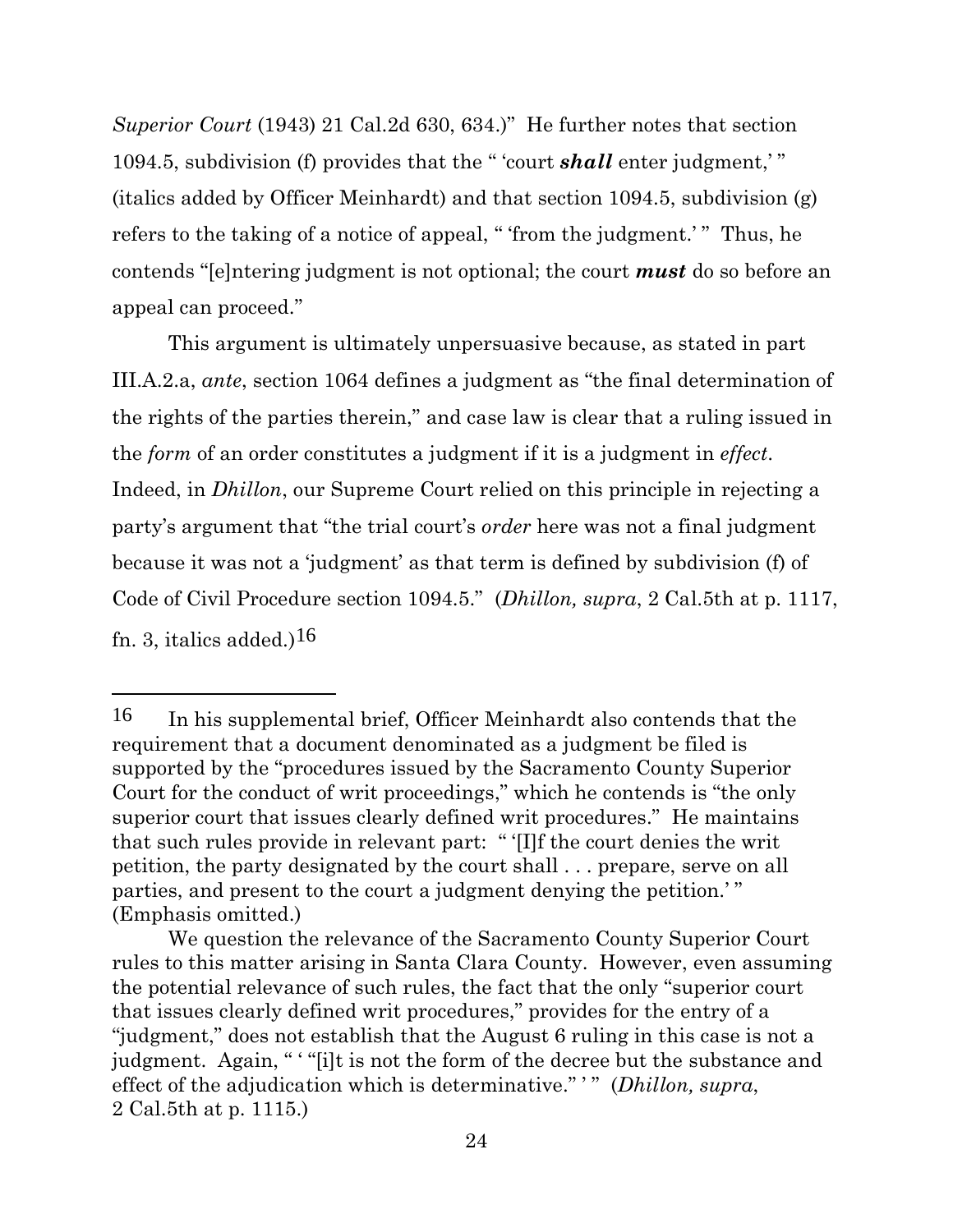#### 2. *Officer Meinhardt's "premature" appeal theory is unpersuasive*

Officer Meinhardt argues that an order granting or denying a writ petition is *not* a judgment, but that it may be *deemed* a judgment in order to permit a "premature" appeal from such an order to proceed. He contends that the "*equitable* sentiments" that underlie "*Griset* and other cases[17]" is "to *preserve*, not deny, parties' appeal rights by preventing premature appeals from being kicked out for the technicality that no judgment was entered." In support of this contention, he cites to cases in which courts have deemed a *nonappealable* order to be a "premature but valid [notice of] appeal from the subsequently entered judgment," (italics omitted) in other contexts. (Citing, inter alia, *In re Social Services Payment Cases* (2008) 166 Cal.App.4th 1249, 1262 ["Although the appeal was taken from the nonappealable order sustaining the demurrer, we treat the notice of appeal as a premature but valid notice of appeal from the subsequently entered judgment," citing former rule 8.104(e)(2), current rule 8.104(d)(2)].)<sup>18</sup>

According to Officer Meinhardt, he was not *required* to appeal from the purportedly nonappealable August 6 ruling denying his petition for writ of mandate. He argues, "[t]he takeaway is that because appellant correctly filed

<sup>17</sup> Although Officer Meinhardt does not refer to the cases by name, we understand his argument to be an attempt to distinguish the vast number of cases, several of which are discussed in part III.A.2.c, *ante*, in which courts have determined that an order granting or denying a petition for writ of mandate was a final judgment.

<sup>18</sup> Former rule 8.104(e)(2) provided, "The reviewing court may treat a notice of appeal filed after the superior court has announced its intended ruling, but before it has rendered judgment, as filed immediately after entry of judgment." This provision is currently contained in rule 8.104(d)(2).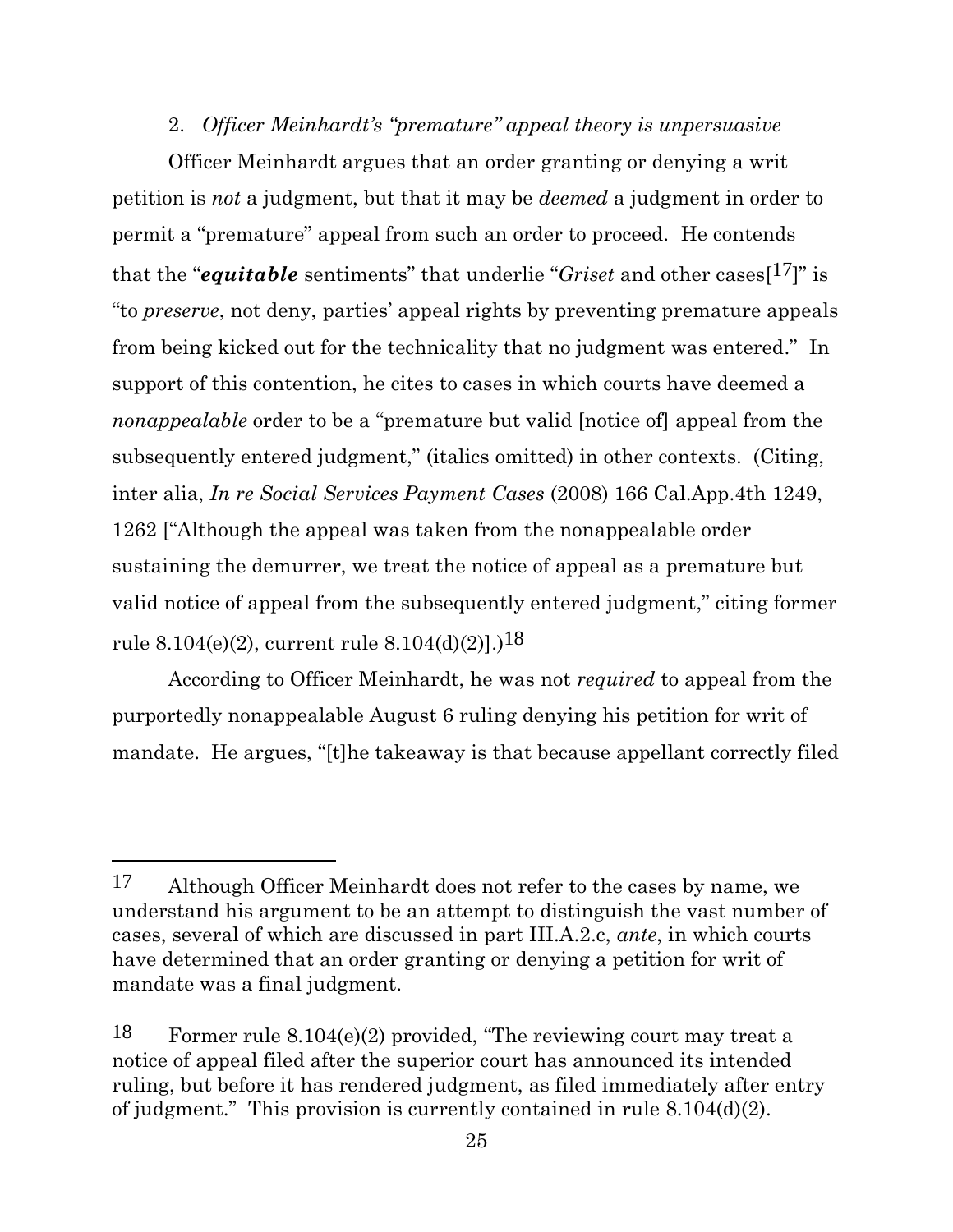his appeal within 60 days after notice of entry of judgment<sup>[19]</sup> he required neither application of the safe harbor rule nor [r]ule 8.104(d) [pertaining to premature appeals] to make his appeal valid." (Boldface omitted.)

We acknowledge that there is language in some case law that is arguably consistent with such a theory. For example, the *Public Defenders' Organization* court stated, "[A]n order granting or denying a petition for an extraordinary writ constitutes a final judgment for purposes of an appeal, *even if the order is not accompanied by a separate formal judgment*," thereby potentially suggesting the legal relevance of a "separate formal judgment." (*Public Defenders' Organization, supra*, 106 Cal.App.4th at p. 1409.) We reject this argument for several reasons.

To begin with, unlike in *In re Social Services Payment Cases, supra*, 166 Cal.App.4th 1249, in none of the cases cited in part III.A.2.c, *ante*, did the reviewing court state that an order granting or denying a petition for an extraordinary writ is *nonappealable.* Nor did any of these cases cite to the rule of court pertaining to *premature* appeals.20

<sup>19</sup> Officer Meinhardt intends to refer here to the "judgment" signed on September 17 and filed on September 25.

 $20$  We are not aware of any commentators that have viewed these cases as involving a premature appeal. One treatise refers to several types of such orders in its discussion of premature appeals from nonappealable orders, but does *not* list an appeal from an order granting or denying a petition for writ of mandamus. (See Civil Appeals and Writs, *supra*, ¶ 2:262 ["[S]ome appeals erroneously taken from a nonappealable order may be 'saved' by the court of appeal if the defect is really only one in formality. Usually, this 'saving' power is invoked only where the appeal is mistakenly taken from an order preliminary to rendition of a final judgment (e.g., *sustaining a demurrer, granting summary judgment, or granting judgment on the pleadings*) when it should have been taken from the subsequent judgment on such order" (italics altered)].)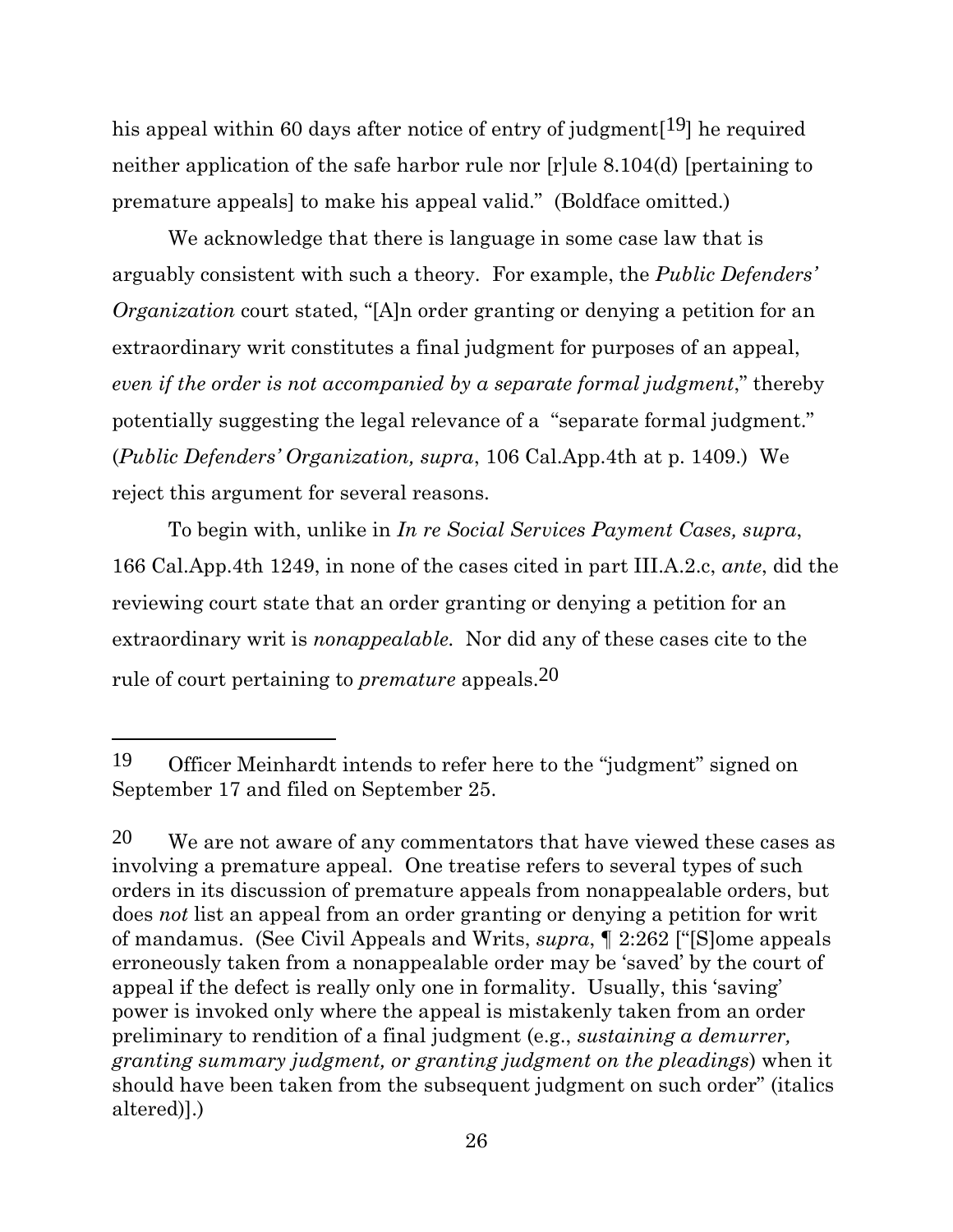Further, orders such as those sustaining a demurrer, granting summary judgment, or granting judgment on the pleadings do not necessarily completely resolve all of the causes of action in a case. For example, in the summary judgment context, "[t]here are two steps: an order granting the motion (nonappealable preliminary order), and a judgment entered thereunder (final judgment, appealable as in other cases)." (9 Witkin, Cal. Proc. 5th Appeal § 145 (2020); see § 437c, subd. (m) [distinguishing between a "summary judgment" that is an "appealable judgment," and a "order pursuant to this section"].) The summary judgment statute makes clear that an order granting summary judgment does *not* conclusively resolve the action. (See § 437c, subd. (k) ["Unless a separate judgment may properly be awarded in the action, a final judgment shall not be entered on a motion for summary judgment before the termination of the action, but the final judgment shall, in addition to any matters determined in the action, award judgment as established by the summary proceeding provided for in this section"].)

In contrast, an order granting or denying a petition for writ of mandate in its entirety, when such order contemplates the taking of no further action in the case, concludes the special proceeding of a civil nature. As such, it is properly considered a final judgment. (See *Dhillon, supra*, 2 Cal.5th at

Rather, the treatise characterizes an order granting or denying a writ petition as an example of a "[f]inal [j]udgment[ ]." (Civil Appeals and Writs, *supra*, heading before ¶ 2:21; see *id.* at p. ¶ 2:111 ["A petition to the superior court for a writ of certiorari, mandamus or prohibition initiates a 'special proceeding' [citation]. As such, a judgment or order granting or denying the petition is generally appealable. (Citing cases, inter alia, *Public Defenders' Organization, supra*, 106 Cal.App.4th at p. 1409 and quoting *Valero, supra*, 49 Cal.App.5th at p. 633, fn. 10 [" 'the appealable judgment was the court's order granting a writ of mandate, not a "judgment" that it subsequently entered' "].)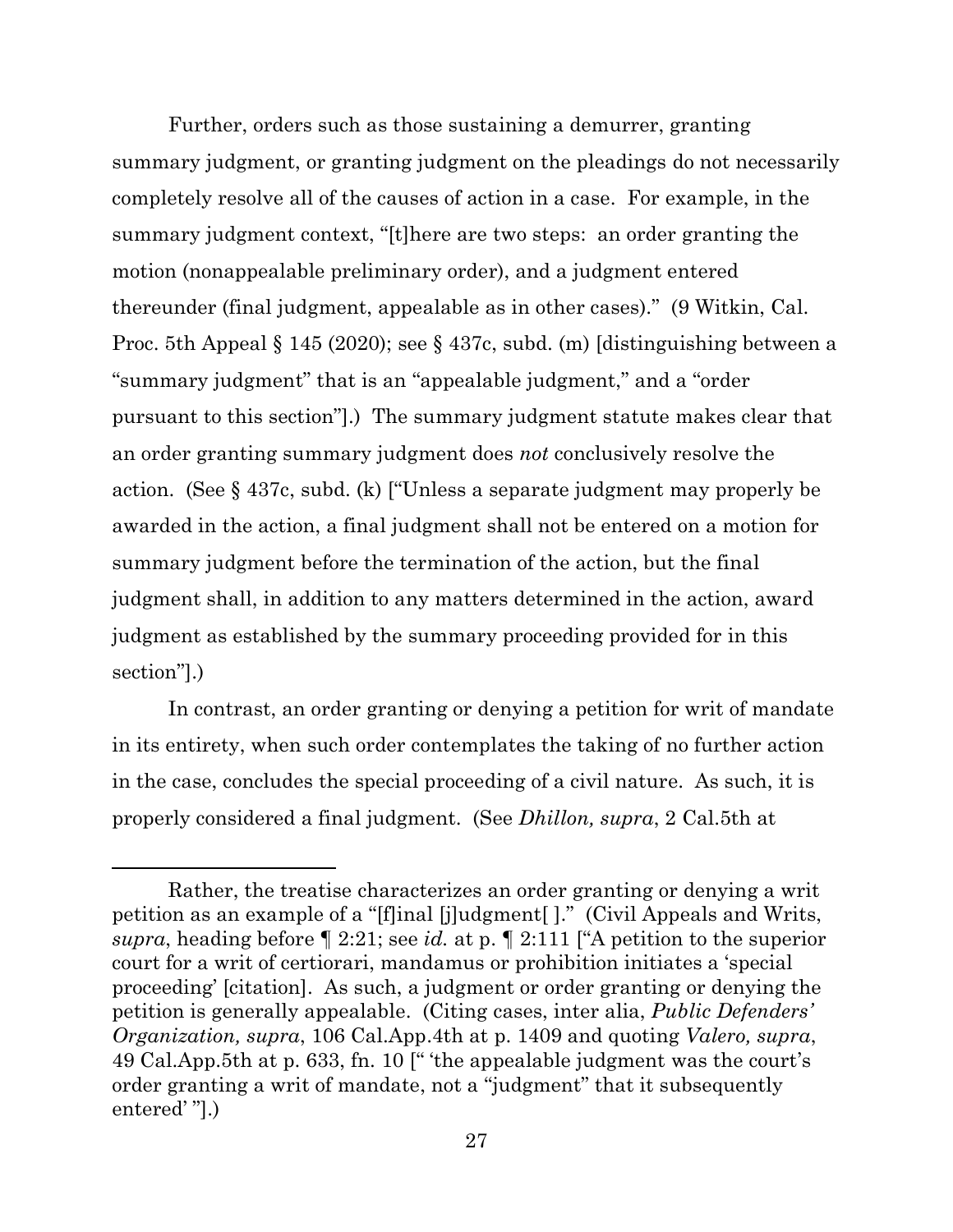p. 1115.) Thus, *Dhillon* supports the principle that an order that finally resolves a petition for writ of mandate *is* itself a final judgment, rather than the theory that such order may be *deemed* a final judgment if an appeal is taken therefrom.

*Griset*, which Officer Meinhardt properly notes did refer to a " 'premature but valid appeal from the judgment,' " (*Griset, supra*, 25 Cal.4th at p. 700, quoting *Morehart v. County of Santa Barbara* (1994) 7 Cal.4th 725, 740 (*Moreheart*))21 is distinguishable because the order at issue in *Griset* disposed of *both* a petition for writ of mandate and several *other* causes of action. (*Id.* at pp. 699–700.) It was in this context that the Supreme Court stated, "When, as here, a trial court's order from which an appeal has been taken disposes of the entire action, the order 'may be amended so as to convert it into a judgment encompassing actual determinations of all remaining issues by the trial court or, if determinable as a matter of law, by the appellate court, and the notice of appeal may then be treated as a premature but valid appeal from the judgment.'" (*Id.* at p. 700.)

3. *None of the case law that Officer Meinhardt cites demonstrates that his appeal was timely filed*

Officer Meinhardt also cites two cases in support of his contention that his appeal was timely filed. He notes that in *Protect Our Water v. County of* 

<sup>21</sup> In *Morehart*, the California Supreme Court referred to the premature appeal doctrine as a "judicially created exception[ ]" to the one final judgment rule. (*Morehart, supra,* 7 Cal.4th at p. 740.) The *Morehart* court concluded that the doctrine provided an *insufficient* justification for a court of appeal's decision that a judgment disposing of fewer than all of the causes of action in a matter was appealable. (See *id*. at p. 741, discussing *Schonfeld v. City of Vallejo* (1975) 50 Cal.App.3d 401, 418.) *Morehart* offers no support for Officer Meinhardt's contention that an order granting or denying a petition for writ of mandate in its entirety is appealable pursuant to the premature appeal doctrine.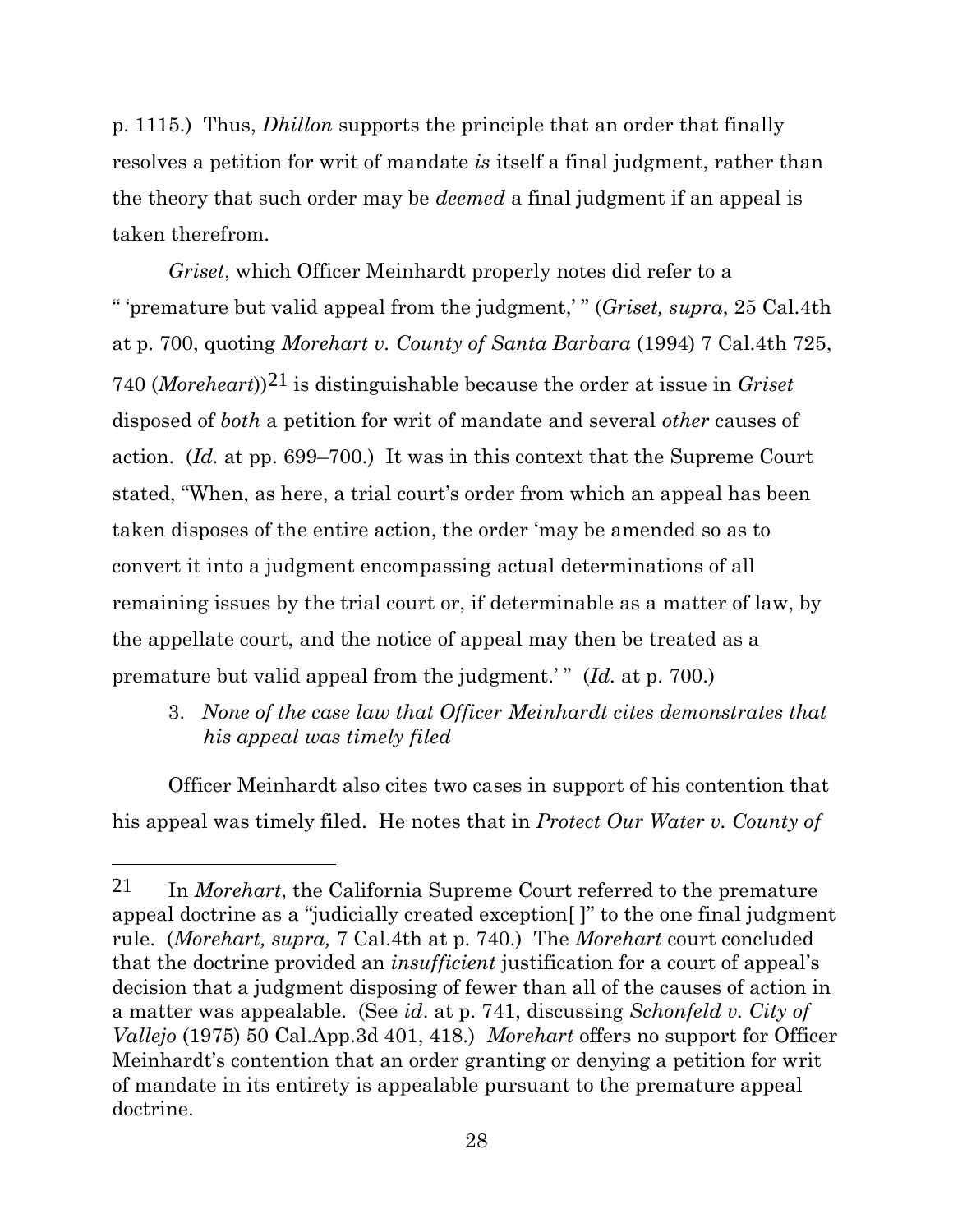*Merced* (2003) 110 Cal.App.4th 362 (*Protect Our Water*), in an appeal from a judgment denying a petition for writ of mandate, the Court of Appeal stated the following in a footnote:

> "[Respondent] filed a motion to dismiss the appeal as untimely, arguing the appeal was filed more than 60 days after service of the order denying the writ of mandate. However, the appeal was filed within 60 days after entry of the judgment, and the judgment is appealable. (See *Catalina Investments, Inc. v. Jones* (2002) 98 Cal.App.4th 1, 5, fn. 3; *MCM Construction, Inc. v. City and County of San Francisco* (1998) 66 Cal.App.4th 359, 367, fn. 3.)"

We respectfully decline to follow this footnote of *Protect Our Water* to the extent that it may be read to suggest that an order that fully resolves a petition for writ of mandate and contemplates no further action in this case is not a judgment*.*22 The court's analysis is cursory, and fails to address *Laraway, supra*, 98 Cal.App.4th 579 or discuss the cases on which it relies. Further, the two cases that the *Protect Our Water* court cites do not, in our view, persuasively support the *Protect Our Water* court's denial of the motion to dismiss. *Catalina Investments, Inc. v. Jones, supra*, 98 Cal.App.4th 1, states merely that "a judgment denying a petition for writ of mandate is appealable," without discussing the type of ruling that constitutes a judgment. (*Id.* at p. 5, fn. 3.) In *MCM Construction, Inc.*, the court stated, "both the order denying its writ petition and the final judgment are appealable orders where no issues remain to be determined." (*MCM Construction, Inc. v. City and County of San Francisco, supra*, 66 Cal.App.4th at p. 367, fn. 3.)However, in our view, neither an order denying a writ

<sup>22</sup> The *Protect our Water* court did not discuss whether the order in that case completely resolved all of the issues in the case and contemplated no further action in the matter.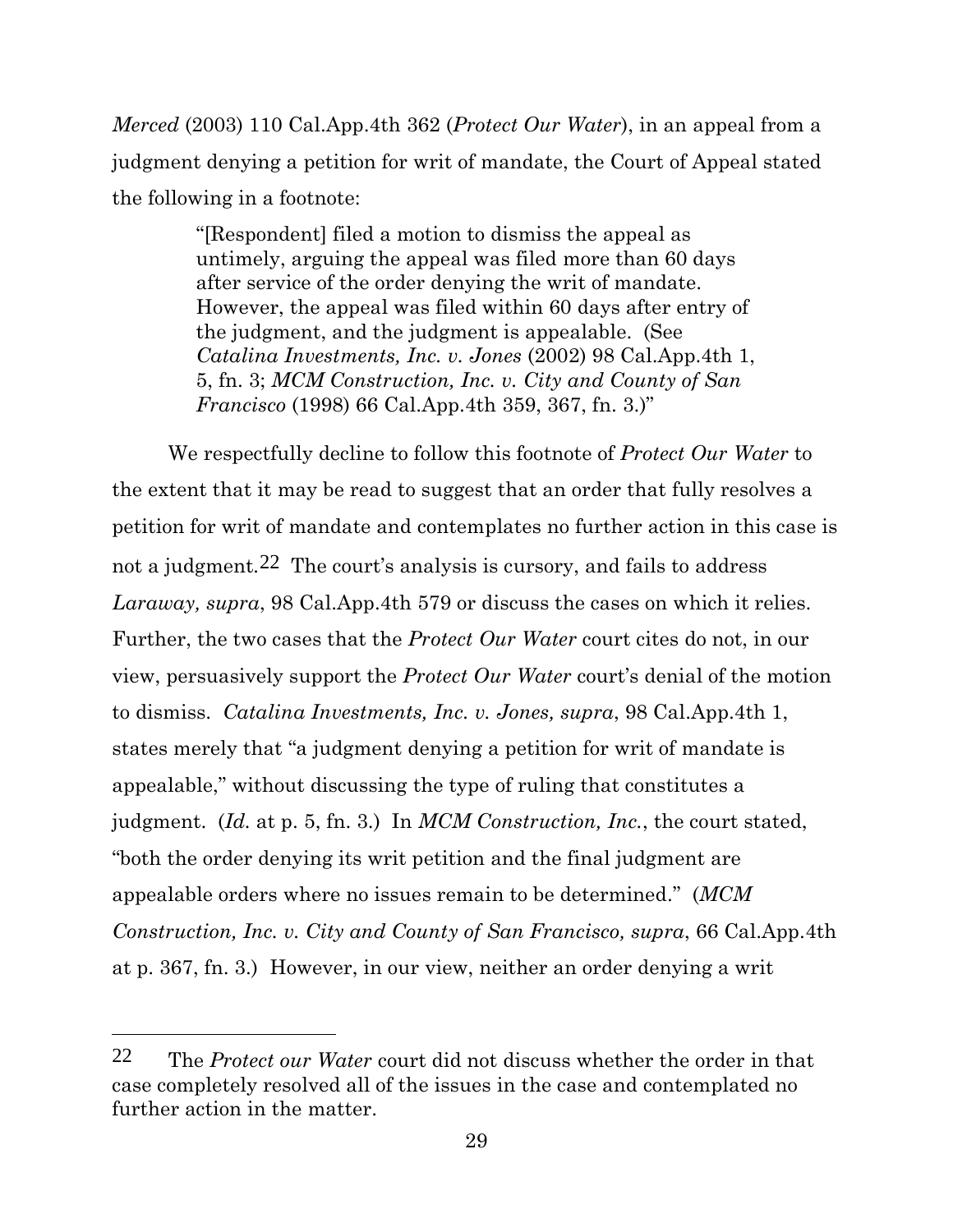petition, nor a final judgment, is an "appealable *order*[ ]." (*Ibid.*, italics added.)<sup>23</sup> For the reasons set forth in this opinion, an order that finally resolves a petition for writ of mandate *is* a final *judgment*, and there can be only one judgment in any given special proceeding or action. (See, e.g., *Passavanti v. Williams* (1990) 225 Cal.App.3d 1602, 1605–1606 [discussing the distinction between an order and a judgment and stating "while there may be numerous orders made throughout a proceeding, there is only one judgment" (*id.* at p. 1605)].)

Officer Meinhardt also cites *Hadley v. Superior Court* (1972) 29 Cal.App.3d 389 (*Hadley*). In *Hadley*, a court clerk entered a minute order denying a petition for writ of mandate. (*Id.* at p. 392.) Contending that no final judgment had been entered, the petitioner subsequently filed a motion for entry of judgment. (*Ibid.*) After the trial court denied the motion, the petitioner filed an application for writ of mandate in the Court of Appeal directing the trial court "to render and enter judgment in [the action] pending in respondent court . . . ." (*Id.* at p. 391.) The *Hadley* court issued a peremptory writ requiring respondent court to enter judgment. (*Id.* at p. 396.) The *Hadley* court reasoned that "a minute order *signed by the clerk* and entered in the minutes," does not constitute a "final judgment in a proceeding for administrative mandamus after the issuance of an alternative writ and trial on the merits." *(Id.* at p. 393, italics altered.)

<sup>23</sup> No case of which we are aware has identified a *statute* making an order granting or denying a petition for writ of mandate an appealable *order*. Because all orders are nonappealable unless identified by statute (see, e.g., *Draus v. Alfred M. Lewis, Inc.* (1968) 261 Cal.App.2d 485, 489), an order granting or denying a petition for writ of mandate is not an appealable *order*. Although, as stated throughout this opinion, an order granting or denying a petition for writ of mandate that is a final judgment in effect is a final *judgment*.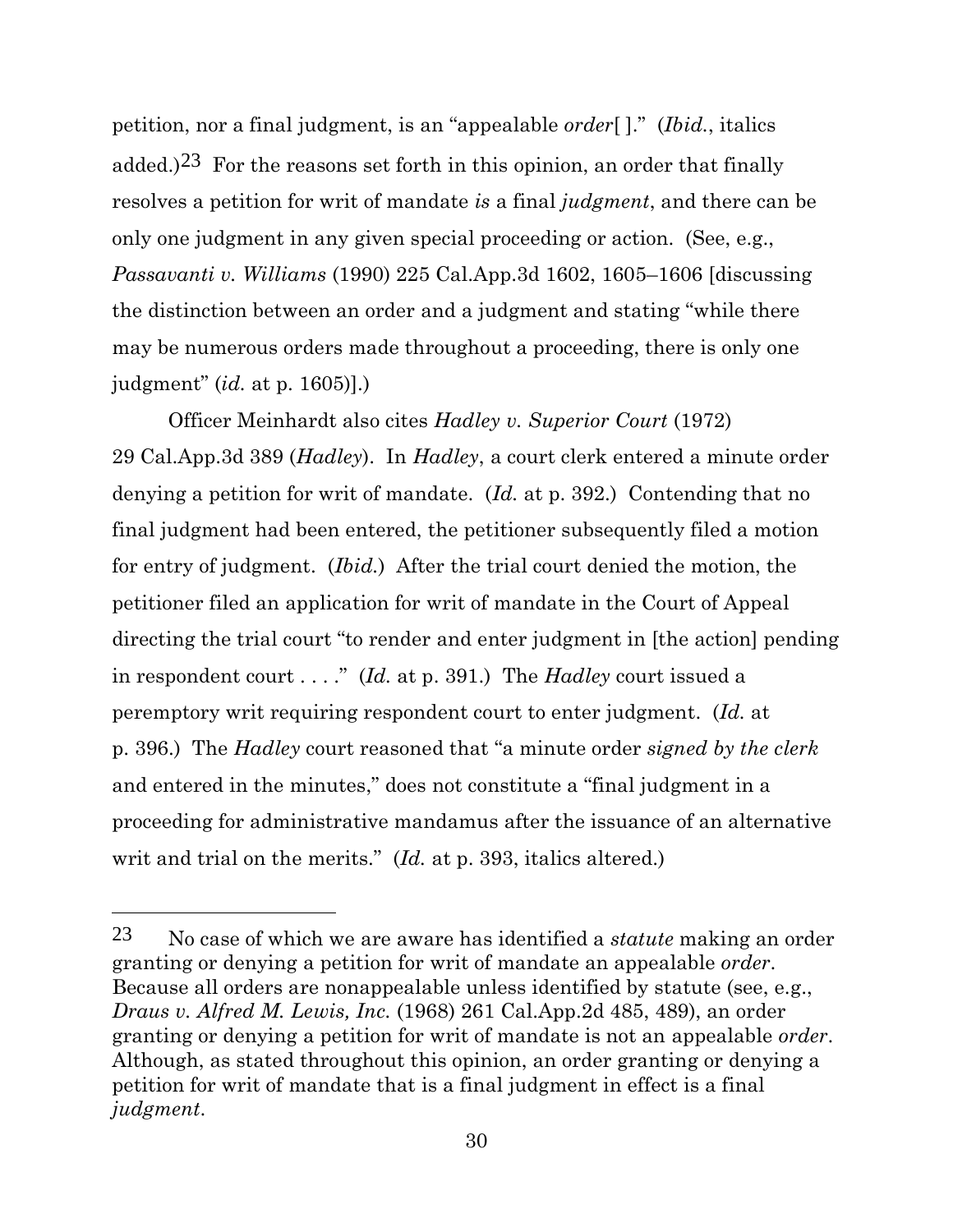It is well established that a minute order dismissing a case that is *not* signed by a judge is not a judgment. (See *Katzenstein v. Chabad of Poway* (2015) 237 Cal.App.4th 759, 765; see § 581d.) Thus, we agree with the *Hadley* court to the extent that it concluded that an *unsigned* minute order denying a petition for writ of mandate is not a judgment.<sup>24</sup> However, to the extent that *Hadley* may be read to suggest that a formal document titled "judgment" must be filed in order for there to be a final judgment on a petition for writ of mandate, we decline to follow such reasoning, which we consider to be inconsistent with that espoused in *Dhillon* and the case law discussed in part III.A.2.c, *ante*. (See also Cal. Civil Writ Practice (Cont.Ed.Bar) § 11.8 No Formal Judgment Necessary [stating that *Hadley* "has not been followed and seems to be an anomaly based on the [C]ourt of [A]ppeal's determination that formal entry of judgment was contemplated"]; 9 Witkin, Cal. Proc. 6th Appeal § 165 (Order Granting or Denying Writ) ["a superior court order either granting or denying the petition [for writ of mandate] is appealable, and this rule applies even if the order is not accompanied by a separate, formal judgment"].)

#### 4. *We continue to follow* Laraway

Finally, Officer Meinhardt offers "seven reasons," why this court should not follow *Laraway*. While the bulk of these arguments are addressed by our analysis above, in the interests of fairness and completeness, we discuss each contention here. We also note that Officer Meinhardt does not contend that any cases have questioned the reasoning of *Laraway* since its publication in 2002, and we are not aware of any such cases.

<sup>24</sup> In this case, as noted in part II.B, *ante*, the August 6 order is a formal order signed by a judge.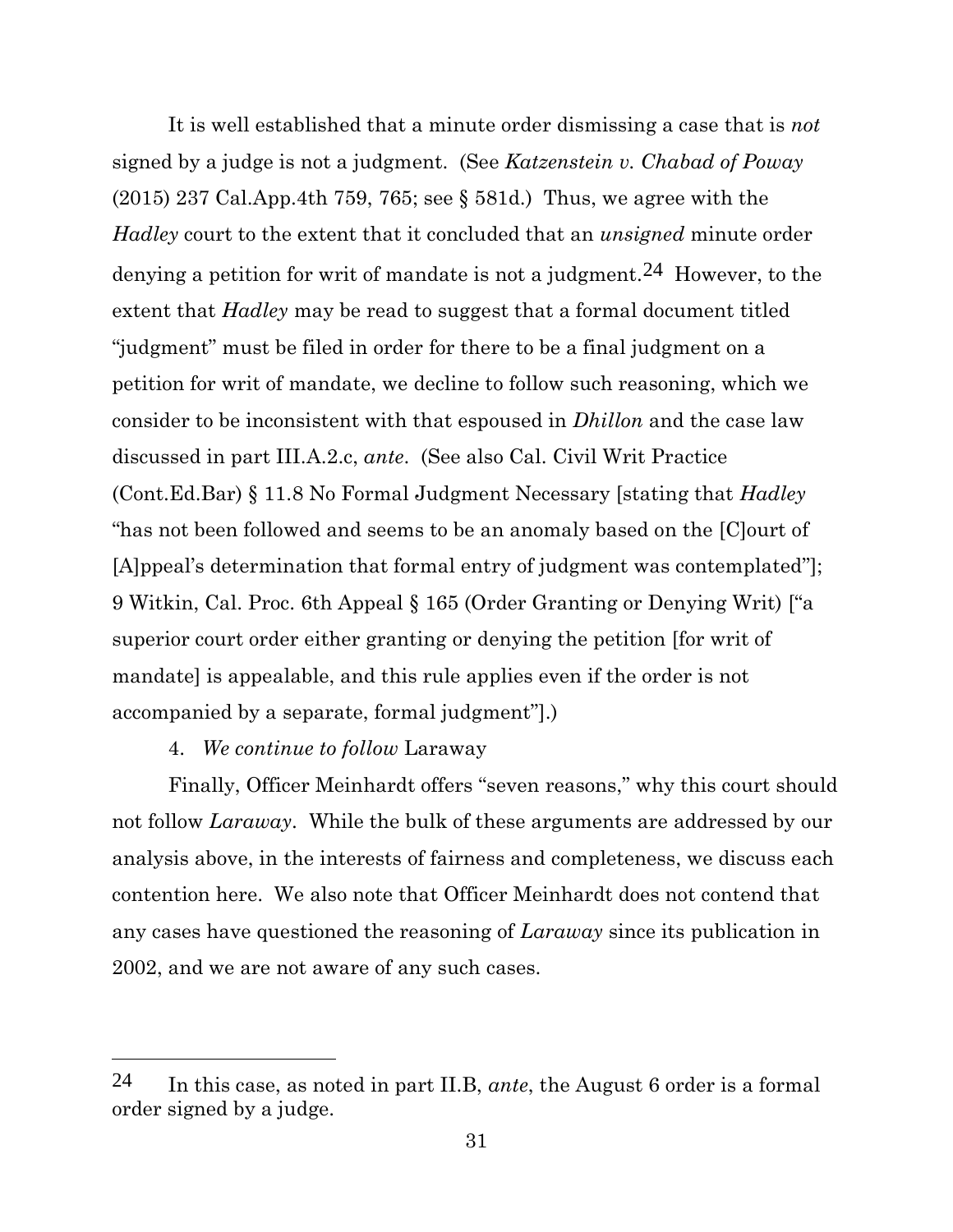First, Officer Meinhardt notes that *Laraway* was not brought pursuant to section 1094.5, and contends that the trial court in that case "was not obligated to 'enter judgment' as [section 1094.5, subdivision (f)] requires in an administrative mandamus action." Yet, as explained in pt. III.A.2.b, *ante*, under *Dhillon*, an order on a petition for writ of administrative mandate brought pursuant to section 1094.5 *is* a judgment if "no issue is left for future consideration except the fact of compliance or noncompliance with the terms of the first decree." (*Dhillon, supra*, 2 Cal.5th at p. 1115.)

Second, Officer Meinhardt states that *Laraway* "appears to be the only published case in California that has dismissed an appeal as untimely," for failure to timely appeal in this context. The *Laraway* and the *City of Calexico* courts both dismissed appeals in this context, and, for the reasons stated in this opinion, we find the reasons for these dismissals to be persuasive. Thus, we also reject Officer Meinhardt's third argument that *Laraway* takes "laudable efforts to *preserve* appellate rights and transforms them into a mandate to *extinguish* appellate rights," his fourth argument that *City of Calexico* should not be "applied retroactively to appellant," and his fifth argument that *Laraway* and *City of Calexico* fail to "account" for the fact that an appeal from an order denying a petition for writ of mandate is, according to Officer Meinhardt, a "premature" appeal.

We also reject Officer Meinhardt's sixth argument that application of the holdings in the *Laraway* / *City of Calexico* line of cases is undesirable because it would force "litigants to appeal every conceivable final order." The law is well established that, as the *Dhillon* court stated, a judgment is determined by its "effect" rather than its "form." (*Dhillon, supra*, 2 Cal.5th at p. 1115.) Consequently, litigants seeking appellate review of a ruling that is, in effect, a judgment are required to timely appeal from such judgment.

32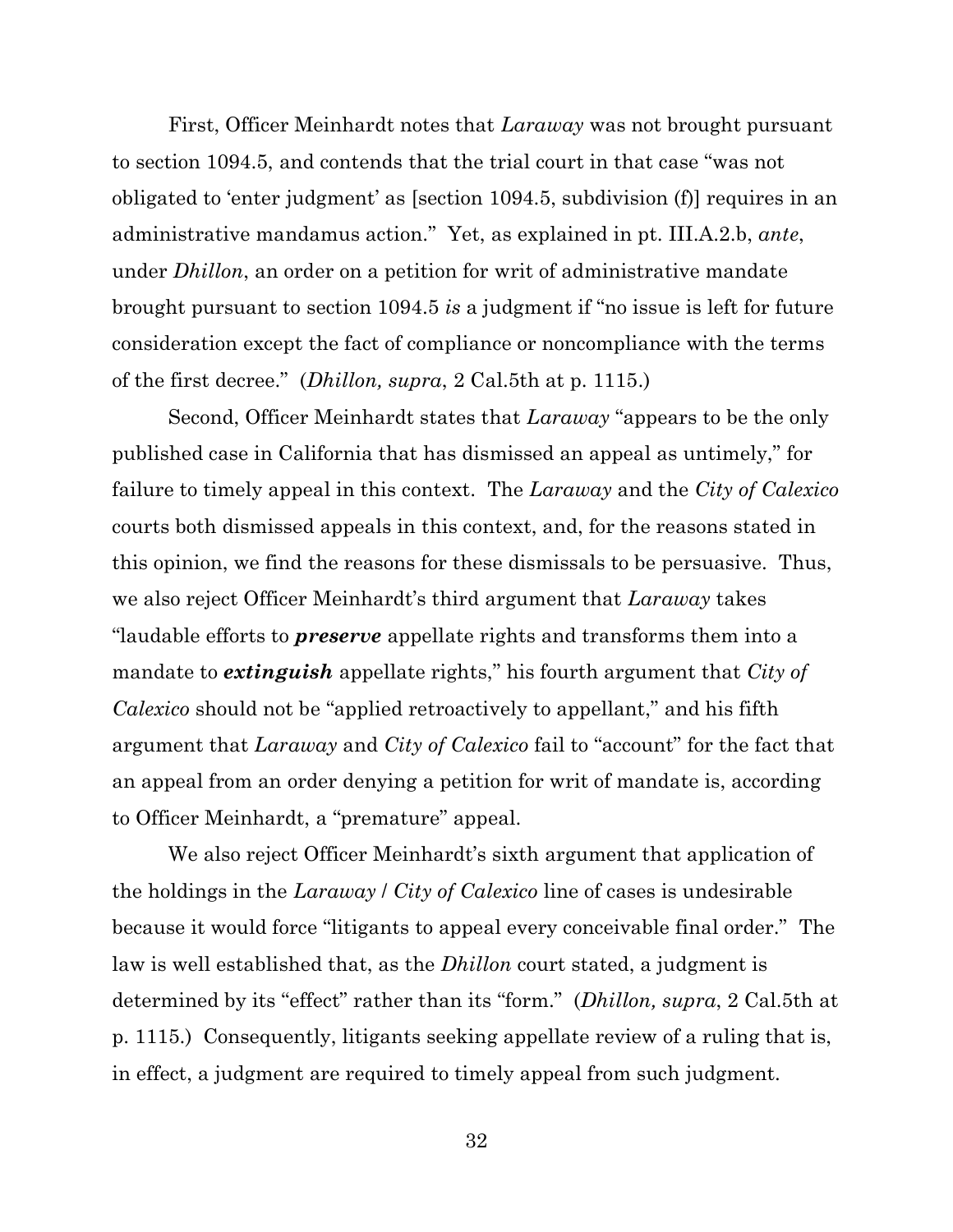Finally, Officer Meinhardt argues that there "is an overwhelming fairness and equity issue," (boldface omitted) and contends that the "rules are clear and appellant followed them." In our view, Officer Meinhardt's "fairness" argument is unpersuasive given that *Laraway* has been the law for nearly 20 years and has recently been applied by this court in *City of Calexico*, *and* numerous courts have repeatedly held that "an order granting or denying a petition for an extraordinary writ constitutes a final judgment for purposes of an appeal . . . ." (*Public Defenders' Organization, supra*, 106 Cal.App.4th at p. 1409; see cases cited in pt. III.A.2.c*, ante*.)

D. *Officer Meinhardt's appeal must be dismissed*

We concluded in part III.B, *ante*, that the August 6, 2020 ruling is a final appealable judgment. That same day, the clerk of court served the parties with the August 6 ruling and filed a proof of service showing the date that the ruling was served. (See pt. II.B, *ante*.) Pursuant to rule  $8.104(a)(1)(A)$ , the 60-day period for filing a notice of appeal began August 6, 2020 and ended on October 5, 2020. Thus, Officer Meinhardt's October 15 notice of appeal, even if liberally construed as seeking to appeal the August 6 ruling,25 was not timely filed and his appeal must be dismissed.26 (*Laraway,* 

<sup>25</sup> As noted in pt. II.E, *ante*, Officer Meinhardt's notice of appeal indicated that he was appealing from the September 17, 2020 "judgment."

<sup>26</sup> In addition, the Board served notice of entry of the August 6, 2020 judgment on August 14, 2020 (see pt. II.C, *ante*), thereby triggering the 60 day period under rule 8.104(a)(1)(B). Because 60 days from August 14, 2020 was October 13, 2020, Officer Meinhardt's October 15, 2020 notice of appeal also is not timely filed under rule 8.104(a)(1)(B).

The sole argument that Officer Meinhardt offers in his supplemental brief on appeal is that the August 6 ruling is *not* a final judgment. Officer Meinhardt presents no argument that his appeal was timely filed, assuming that the August 6 ruling *is* a final judgment.